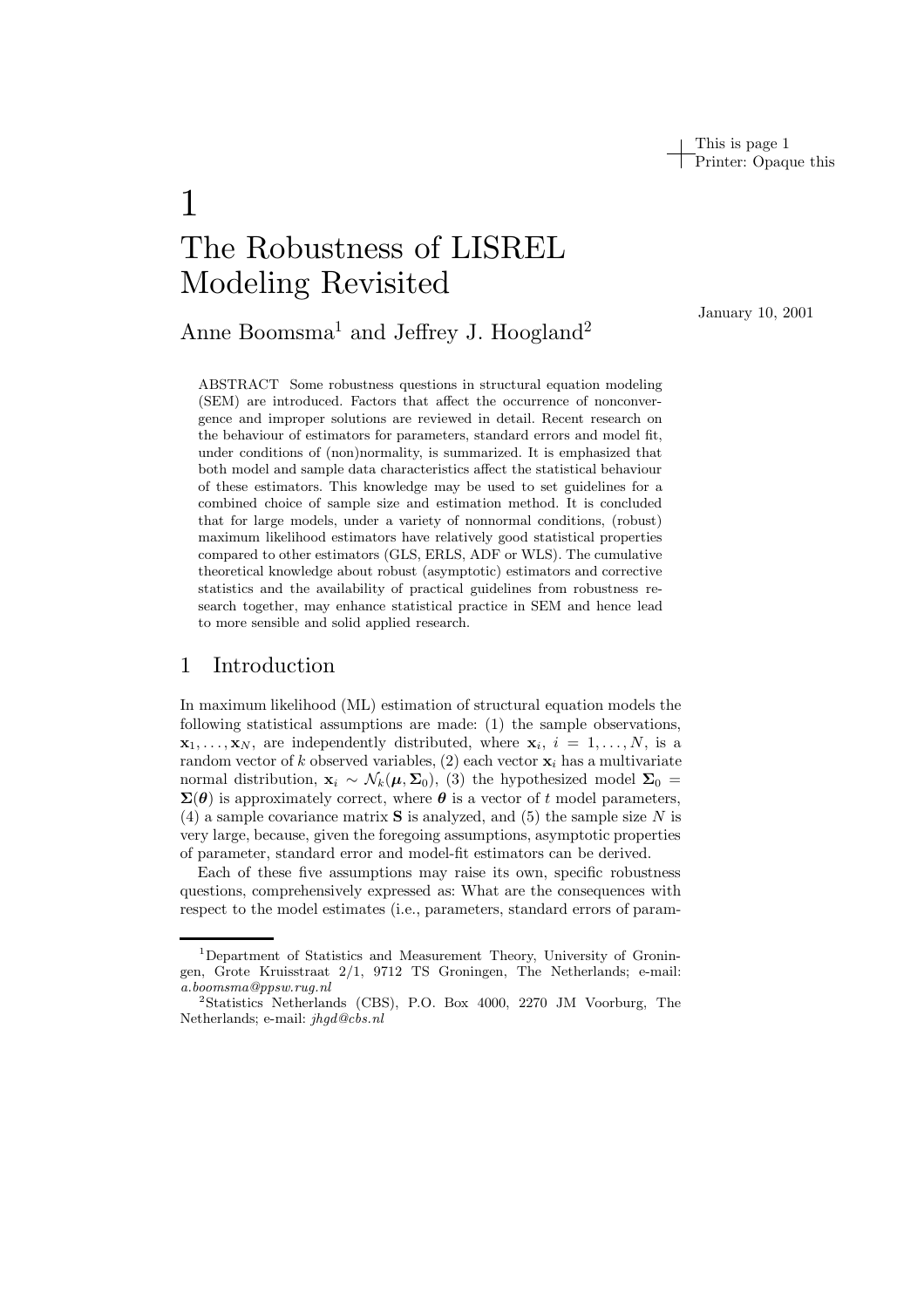eter estimates, and the fit of the model) if any of these assumptions are violated? In this chapter, only the robustness against small sample size and nonnormality is revisited. It is examined what can be learned from certain aspects of research in that area since the 1980s, and what guidelines regarding choice of sample size and SEM estimators can be offered to applied statisticians, today. Other, equally important robustness issues in SEM are not treated here.

# 2 Robustness against Small Sample Size

When researchers have a small sample, say  $N < 200$ , and do want to apply structural equation modeling (SEM), there are two persistent estimation problems likely to occur: nonconvergence and improper solutions. For both problems there is no really satisfying solution, given that the sample size cannot be increased and the user is stuck with his measurement instruments. In this section, some old results on both issues are revisited and some new ones are added. It is emphasized that the applied researcher should be well aware of the various factors having an impact on these two problems, and that some SEM estimators are more robust than others against the effects of small sample size in these matters.

*2.1 Nonconvergence* In the 1980s nonconvergence (NC) meant that the iterative maximum likelihood estimation procedure in LISREL– the only one available in those days  $-$  did not converge within 250 iterations (or more). Empirical evidence from research in that decade (e.g., Boomsma, 1982, 1983, 1985) generally revealed that three main factors affect the occurrence of NC in factor models and, as a consequence, in structural models as well: sample size, size of factor loadings, and number of indicators per factor. The effect of sample size is most evident and probably well-known, but the impact of the other two explanatory variables is far less acknowledged.

**Sample size**. There is a primary effect of sample size N on the occurrence of nonconvergence. In general, if the model is correct, NC decreases with N, and for  $N > 200$  there are hardly any problems (Boomsma, 1983). The larger the amount of independent sample information the better the chances to find a solution. This is illustrated in Table 1.1, where U and C represent uncorrelated and correlated two-factor models, respectively, with 3 or 4 indicators per factor, and small (S), medium (M), and large (L) factor loadings (see Boomsma, 1983, for details). In Table 1.1, and elsewhere in this chapter, NR denotes the number of Monte Carlo replications.

**Size factor loadings**. NC decreases with larger loadings; compare, for example, Models 3US, 3UM and 3UL in Table 1.1. In terms of population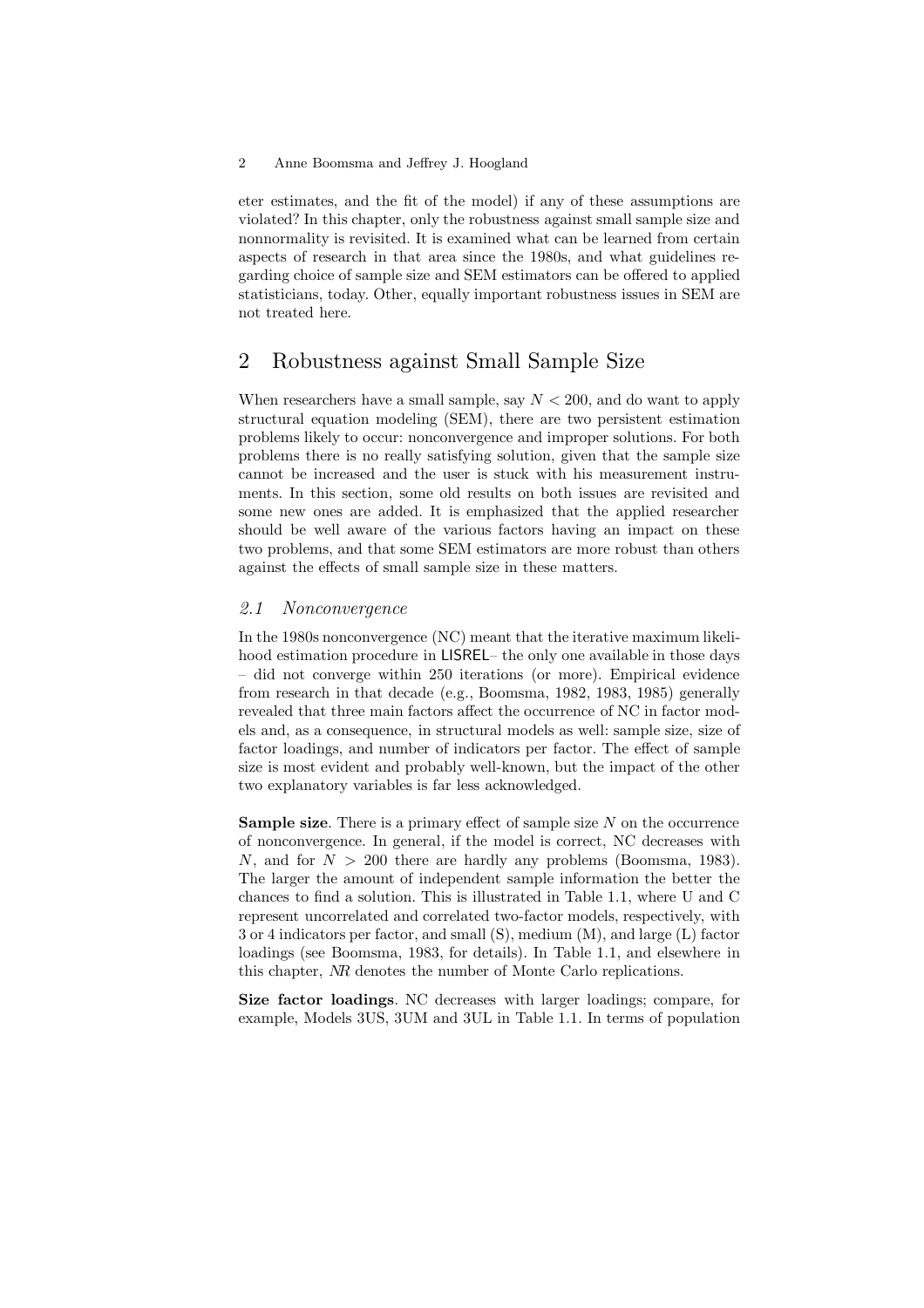|                 |                |    | Sample Size |                |     |
|-----------------|----------------|----|-------------|----------------|-----|
| Model           | 25             | 50 | 100         | 200            | 400 |
| 3US             | 48             | 28 | 13          | $\overline{2}$ |     |
| 3CS             | 57             | 36 | 15          | 3              |     |
| $3 \mathrm{UM}$ | 12             | 1  |             |                |     |
| $3\mathrm{CM}$  | 11             | 1  |             |                |     |
| 3UL             |                |    |             |                |     |
| 3CL             | 1              |    |             |                |     |
| 4US             | $27^*$         | 8  | 1           |                |     |
| 4CS             | $29*$          | 8  |             |                |     |
| $4\mathrm{UM}$  | 1              |    |             |                |     |
| $4 \mathrm{CM}$ | $\overline{2}$ |    |             |                |     |
| $4\mathrm{UL}$  |                |    |             |                |     |
| 4CL             |                |    |             |                |     |

TABLE 1.1. Percentage of nonconvergence; ML estimation,  $NR = 300$ .

*Note:* Nearest integers; a blank entry means zero;  $*NR = 100$ .

covariances  $\sigma_{ij}$  it implies that NC increases as  $\sigma_{ij}$  gets closer to zero. Boomsma (1985) gave a partial explanation for this phenomenon by inspecting sign patterns of the observed sample covariances  $s_{ij}$  linked to same factor: for some models, inadmissible sign patterns had good predictive value for NC. For an uncorrelated two-factor model with three indicators per factor (Model 3US) and  $N = 50$ , a prediction rate of 99% was found.

**Number of indicators per factor**. If the number of indicators per factor (the NI/NF ratio) increases, NC decreases, that is, the larger the NI/NF ratio the better; compare, for example, Models 3US and 4US in Table 1.1.

The three factors that influence NC have in common that increasing information, in the form of independent observations, more reliable measurements, and a broader empirical enhancement in measuring latent variables ('validity'), decreases the occurrence of NC.

These results for factor models from the 1980s were recently confirmed and generalized by research of Marsh, Hau, Balla, and Grayson (1998); see also Marsh and Hau (1999). Marsh and his colleagues agree with Boomsma's (1982) recommendations to have at least  $N = 100$  for NI/NF = 3 or 4, and that  $N > 200$  is generally safer. Their generalization was that  $NI/NF = 2$  requires at least  $N = 400$ , and that for  $NI/NF = 6$  or 12 a sample as small as  $N = 50$  is sufficient. These additional results support a *More is Better* conclusion – as they called it – for both  $N$  and NI/NF. The general implication of this research is that there is a mutual compensatory effect of  $N$  and NI/NF: a higher NI/NF ratio may compensate for small N, and larger N may compensate for a small NI/NF ratio.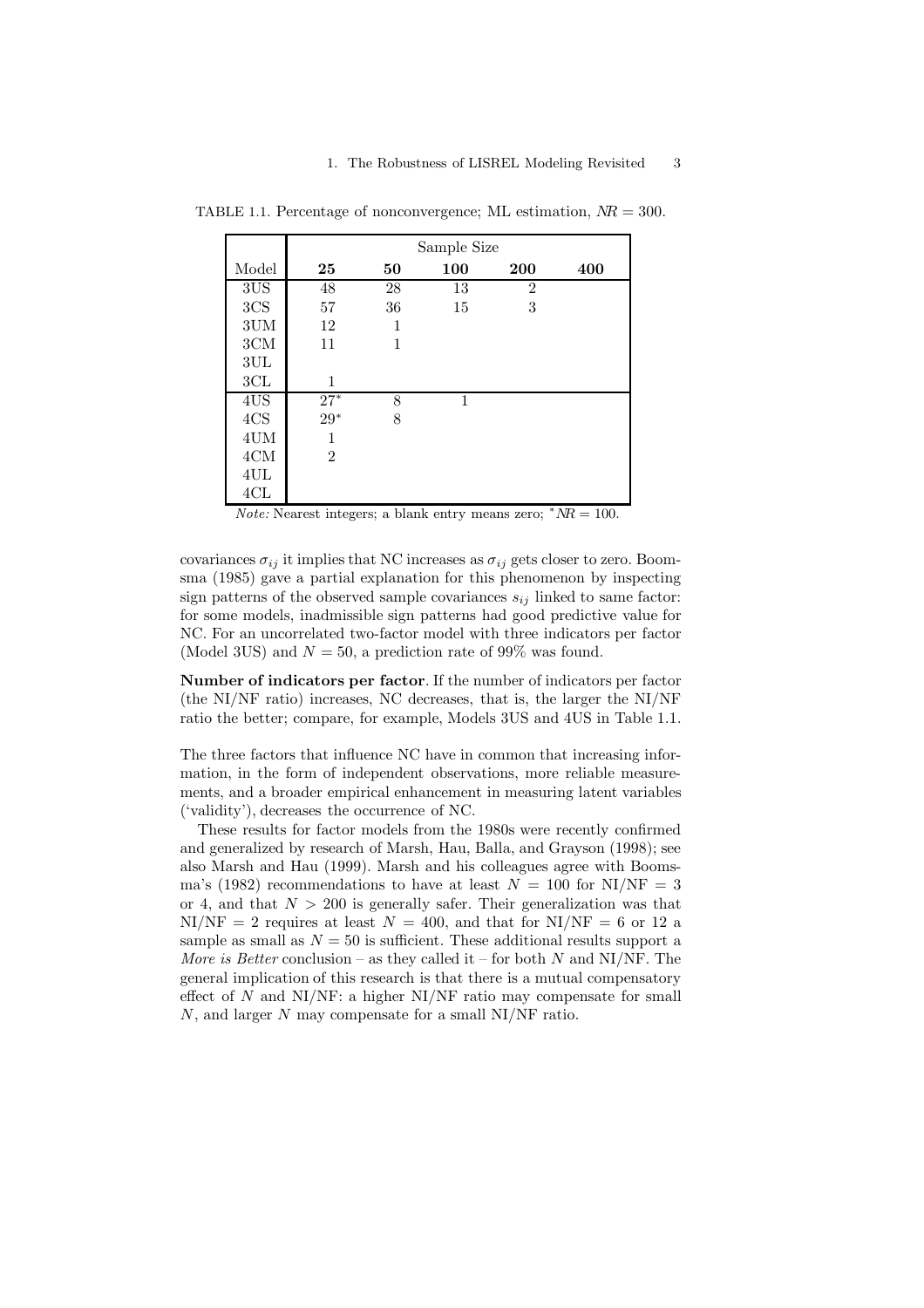As a consequence Marsh et al. (1998) deduced that it would be unwise to blindly follow general guidelines (rules of thumb) for the minimum number of observed variables  $k$ , given a sample size  $N$  and the size of the model, quantified by  $t$ , the number of parameters to be estimated – or vice versa. Such guidelines focus on minimum ratios of  $N/k$  or  $N/t$ . For example, an admittedly 'oversimplified guideline,' often referred to in the literature, is that of Bentler (1995, p. 6):  $N/t = 5$  for normal or elliptical theory, and  $N/t = 10$  for arbitrary distributions. Such prescriptions require NI/NF to be minimal if  $N$  small, which could be catastrophical because it would increase nonconvergence, and improper solutions as well.

Since models are often misspecified by lack of solid theoretical knowledge and reliable and valid measurement models, some attention to the possible effects of misspecification on nonconvergence is needed. Chou and Bentler (1995, p. 42) suggest that NC is caused by model misspecification and poor starting values. Clearly, reality is not that simple, and it could be doubted whether there is enough substantial, and unequivocal evidence for the statement. Boomsma (1985), for example, concluded that there was hardly any effect of starting values on NC if correct models are being analyzed. But what about the effects of misspecification? Luijben (1989, p. 69) and Camstra (1998, p. 89f., p. 114) found no strong indications for increasing NC with larger misspecifications. However, in a small study on factor models, Hendriks (1999) observed more NC and more local minima with increasing misspecification – and even more so with increasing  $N$ (using the LISREL program). When Hendriks and Boomsma re-analyzed the samples raising these problems, it was found that the use of 'arbitrary' starting values removed nonconvergence and local minima. It was concluded that under misspecified model conditions default starting values may cause such estimation problems, and its occurrence should be regarded as a first symptom of model-data discrepancy. More work has to be done in this area to fully understand the nature of these phenomena. In particular, the generalizability of these preliminary findings needs to be scrutinized.

#### 2.2 *2.2 Improper Solutions*

Improper solutions (IS) of an estimated structural equation model refer to cases where one or more variance estimates have negative values – also referred to as Heywood cases. There is ample empirical evidence that the real danger for the occurrence of IS is a small sample, but there are additional factors that matter, similar to those that affect NC. Following Boomsma (1985), the main factors can be itemized as follows.

**Sample size.** With increasing N there are less IS; see Table 1.2.

**Population covariances**. Two cases can be distinguished here. On the one hand, across comparable models (for example, Models 3US, 3UM and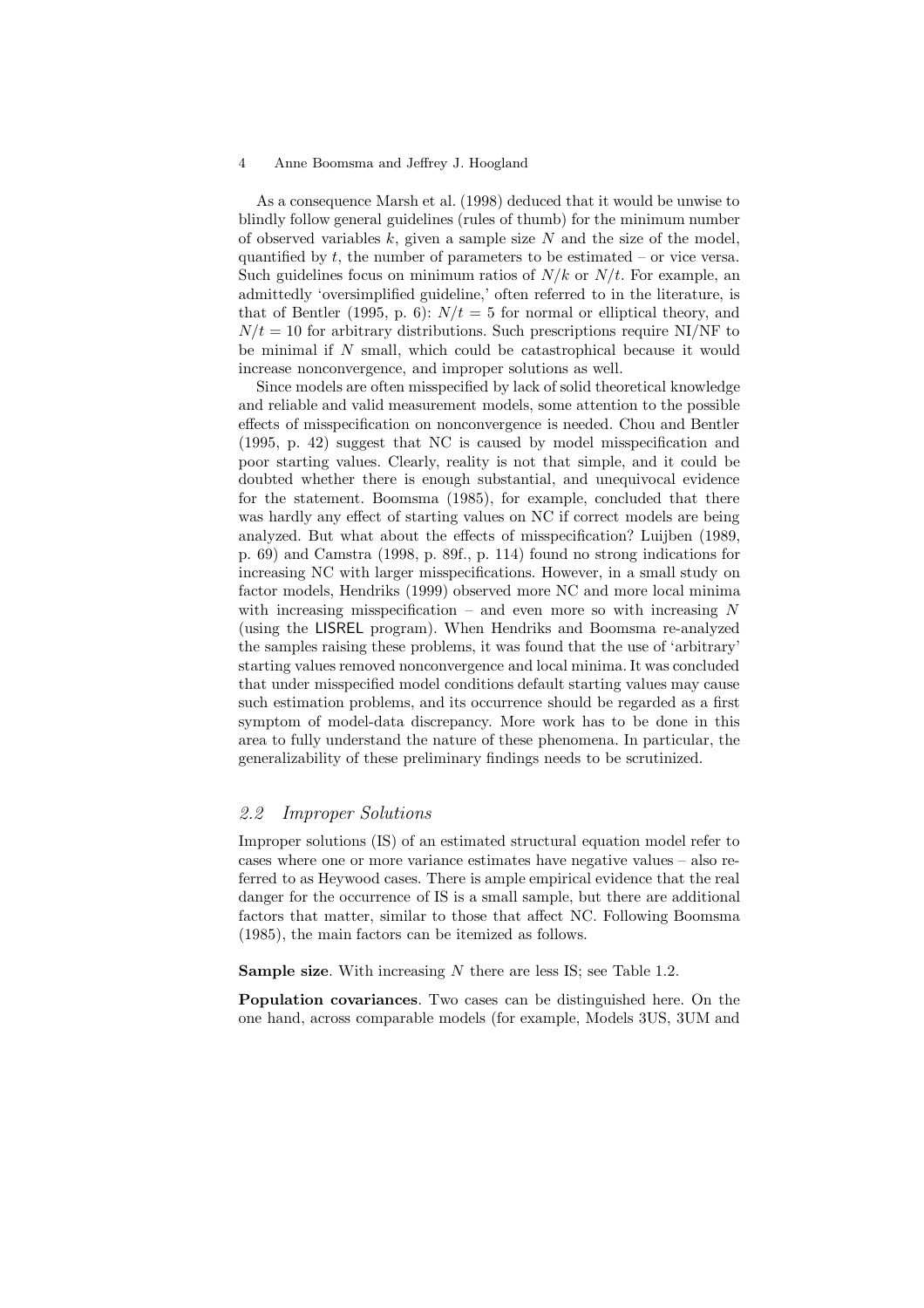|                 |       |    | Sample Size |     |     |
|-----------------|-------|----|-------------|-----|-----|
| Model           | 25    | 50 | 100         | 200 | 400 |
| 3US             | 51    | 41 | 22          | 11  | 3   |
| 3CS             | 47    | 33 | 18          | 6   | 3   |
| 3UM             | 38    | 21 | 11          | 1   |     |
| $3\mathrm{CM}$  | 44    | 25 | 6           |     |     |
| 3UL             | 26    | 9  |             | 1   |     |
| 3CL             | 24    | 7  | 1           |     |     |
| 4US             | $47*$ | 19 | 3           |     |     |
| 4CS             | $37*$ | 15 | 4           | 1   |     |
| 4UM             | 22    | 5  |             |     |     |
| $4 \mathrm{CM}$ | 27    | 1  |             |     |     |
| 4UL             |       | 1  |             |     |     |
| 4CL             |       |    |             |     |     |

TABLE 1.2. Percentage of improper solutions; ML estimation,  $NR = 300$ .

*Note:* Nearest integers; a blank entry means zero;  $*NR = 100$ .

3UL in Table 1.2) with increasing factor loadings there are less IS. On the other hand, within a single model (see Boomsma, 1985, Table 6) with increasing population values of variances parameters there are less IS, i.e., indicators with the largest loadings in a model show more IS. The latter phenomenon can be referred to as the Close to Zero case (Van Driel, 1978): as population variances get closer to zero, the probability of obtaining negative estimates of those variances increases.

**Number of indicators per factor**. Factor models with more indicators evoke less IS, hence, with a larger NI/NF ratio there are less IS; compare, for example Models 3UM and 4UM in Table 1.2.

It can be noticed that the same or similar factors affect the occurrences of NC and IS. Both problems are symptoms of empirical underidentification (cf. Rindskopf, 1984). Given small amounts of information (roughly to be translated in terms of independent observations, reliability and validity of measurements), inconsistencies between an hypothesized model and the empirical data are more likely to occur. In model estimation this may trigger either no solution at all, or an inadmissible solution.

In the 1980s, with slow computers and expensive computer time, mostly small models were being studied, and only the ML estimation procedure was available. Today, computers are much faster and cheaper in use, and meanwhile new estimators for SEM are available. Two questions to be answered next are (1) Can familiar small-model results be generalized to large models? and (2) Are these other estimators less incommoded with NC and IS than ML estimators? But other questions arise as well.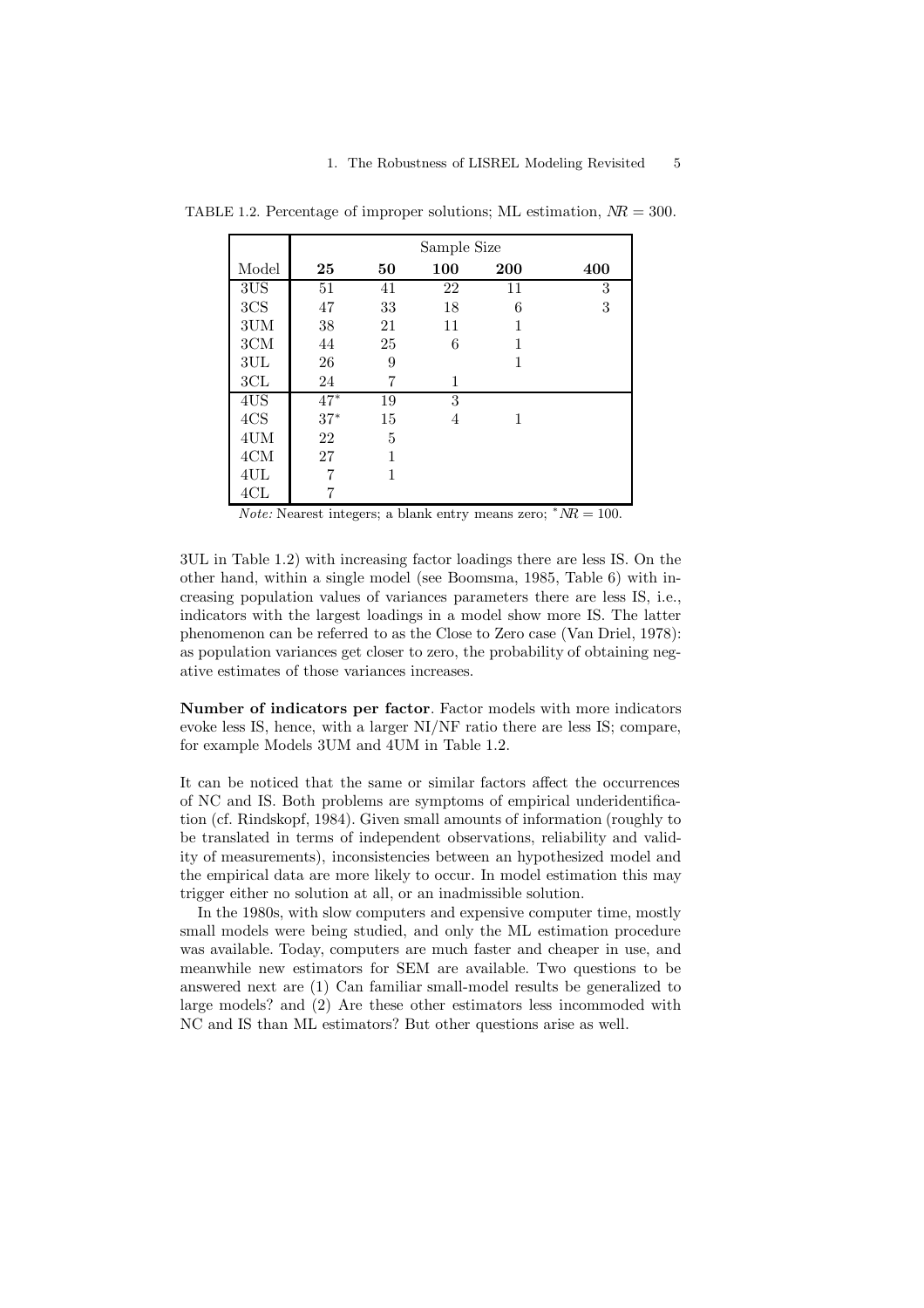# 3 Comparing Estimators under Nonnormality

After a meta-analysis of robustness research in SEM, Hoogland and Boomsma (1998) concluded that it was necessary to know more about the robustness of nonnormality in large models, say models with a number of observed variables  $k$  larger than six or eight. Therefore, Hoogland (1999) studied a variety of such large models using Monte Carlo methods. In this and following sections an account is given of part of that research, aimed at the comparison of the behaviour of four estimators under eleven different conditions of nonnormality and varying sample size.

The estimators being compared were maximum likelihood (ML), generalized least squares (GLS), elliptical reweighted least squares (ERLS), and the asymptotically distribution-free (ADF) estimator, in LISREL also known as the weighted least squares (WLS) estimator.

The eleven distributional conditions (DCs) of the observed variables in the models under study can be characterized by their skewness  $\gamma$  and kurtosis  $\kappa$ . A rough summary of these conditions is given in Table 1.3, showing minimum, mean and maximum values of skewness and kurtosis over k variables. Condition A represents the normal case (no skewness, no kurtosis), conditions B through E are slightly nonnormal, and from condition F to K nonnormality further increases. See Hoogland (1999) for further details.

The procedure by which variables with specific skewness and kurtosis were generated is that of Vale and Maurelli (1983), as implemented in the EQS program (Bentler, 1995) that was also used for model estimation.

The sample size of the generated samples was  $N = 200, 400, 800, 1600$ . In special cases for ADF a sample size as large as  $N = 4500$  was used. In the

|                                                         |            | Skewness $\gamma$                             |                |                | Kurtosis $\kappa$ |                  |
|---------------------------------------------------------|------------|-----------------------------------------------|----------------|----------------|-------------------|------------------|
| DC                                                      | min.       | mean                                          | max.           | min.           | mean              | max.             |
| Α                                                       |            |                                               |                |                |                   |                  |
| $\begin{array}{c} \mathbf{B} \\ \mathbf{C} \end{array}$ |            |                                               |                | $-.5$          | $-.5\,$           | 5                |
|                                                         | $-.4$      | $-.6$                                         | $-.8$          |                |                   |                  |
| D                                                       |            |                                               |                |                |                   |                  |
| $\mathbf E$                                             |            |                                               |                | $-1$           | $-1$              |                  |
| $\overline{\mathrm{F}}$                                 |            |                                               |                | $\overline{2}$ | $\overline{2}$    | $\boldsymbol{2}$ |
| $\overline{G}$                                          | $\cdot$    | $.6\,$                                        | .8             | $\overline{2}$ | $\overline{2}$    | $\overline{2}$   |
| Η                                                       | $-2$       |                                               | $\overline{2}$ | $-1$           | 3.5               | 8                |
| I                                                       |            |                                               |                | 6              | 6                 | 6                |
| $\mathbf J$                                             |            |                                               |                | $\overline{2}$ | 6                 |                  |
| Κ<br>$\sim$                                             | 1.2<br>TT. | $1.6\,$<br>$1 - 1$ (1000 $\pi$ 11 $\approx$ 1 | $\overline{2}$ | 6              | $\sim$            |                  |

TABLE 1.3. Distributional conditions A through K.

*Source:* Hoogland (1998, Table 5.1, p. 69). *Note:* A blank entry means zero.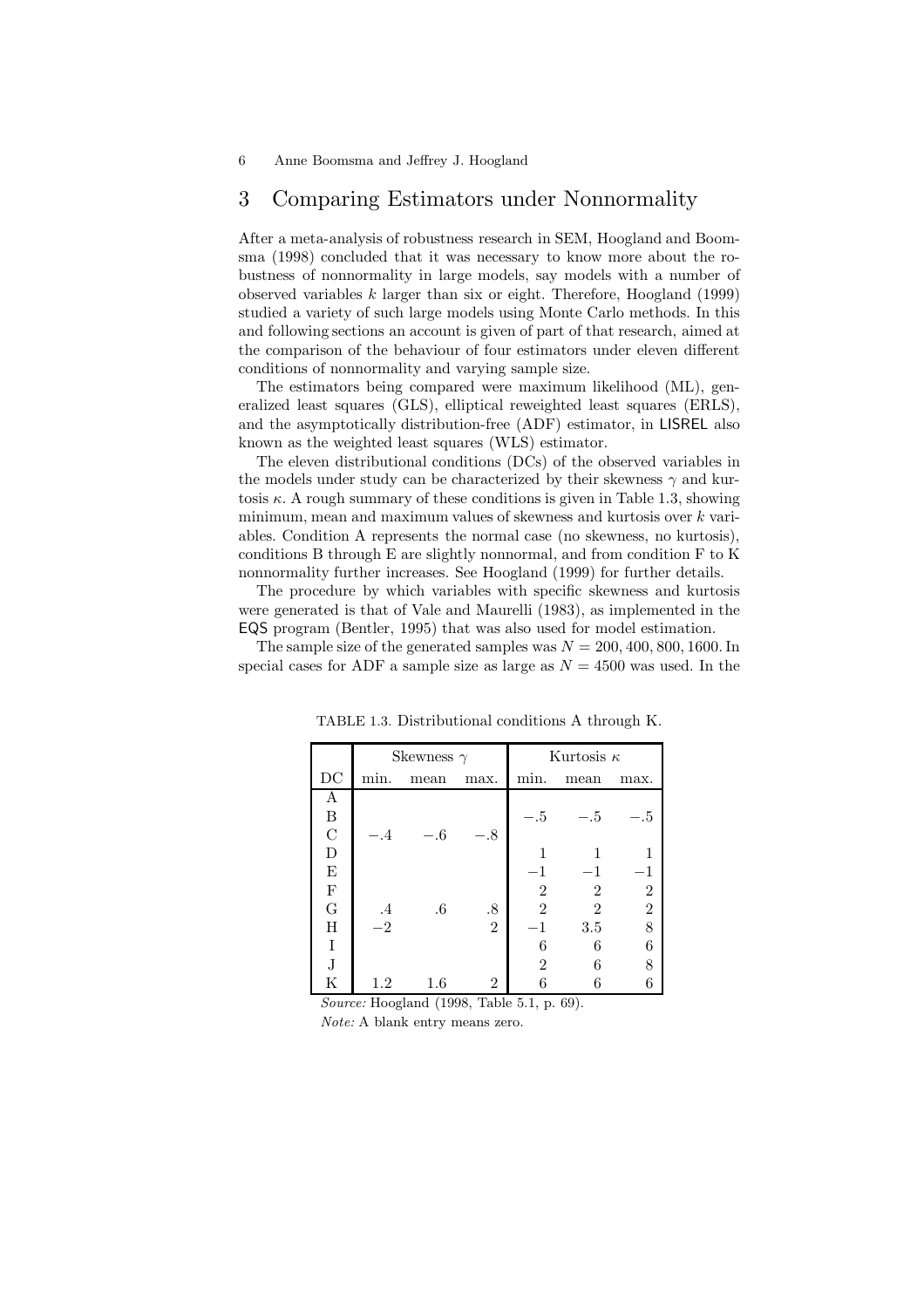

FIGURE 1.1. A single factor with three indicators in Model 35L7.

Monte Carlo study  $MR = 300$  admissible replications were used throughout.

Both factor models and structural models were studied. The factor models varied by three characteristics: (1) the number of indicators per factor, (2) the number of latent variables, and (3) the size the factor loadings  $\lambda$ . Hence, model complexity (number of estimated parameters  $t$ ) and the number of degrees of freedom  $(df)$  varied implicitly. In this chapter, results are mainly illustrated for a typical measurement model, namely Factor Model 35L7. The research conclusions in this chapter are drawn generally, however, based on results obtained for all models that were investigated.

Factor Model **35L7** represents a population model with **3** indicators for each of the 5 correlated factors and an average factor **L**oading,  $\overline{\lambda}$ , of 0.7. A single factor and its indicators from this five-factor model is shown in Figure 1.1; each factor in Model 35L7 is similar, and the correlations,  $\phi$ , among factors are all equal to 0.3. For identification purposes the variances of the latent variables were standardized to one. Hence, Model 35L7 has  $k = 15$  observed variables, the number of free parameters  $t = 40$ , and  $df = 80$ . This is a relatively large model.

# 4 Nonconvergence and Heywood Cases Revisited

The four estimation methods clearly differ in the probability by which nonconvergent and improper solutions are obtained under different distributional conditions and for different sample sizes. Table 1.4 shows results for Factor Models 35L7 and 35L5 (three indicators for each of the five 0.3 correlated factors with an average factor loading of 0.5) for  $N = 200$ .

Clearly, ML and ERLS give the least problems; GLS is worse than ML regarding IS. For a sample size as common as  $N = 200$ , ADF is a disaster with more than one-third of the solutions being improper; and for some factor models percentages even raise to 40% IS if  $N = 200$ . It is noted that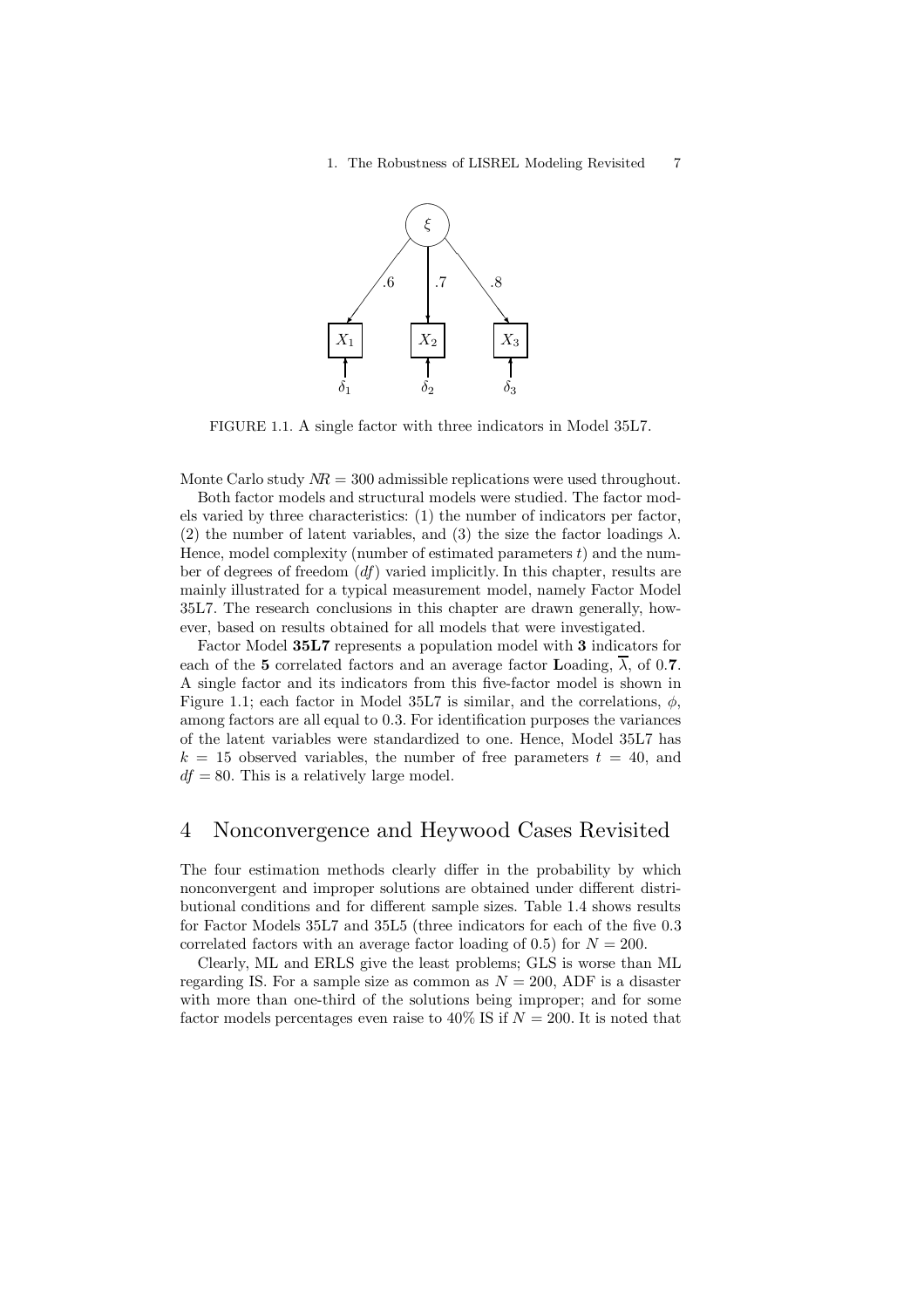|          |           |     |           | Model 35L5 |     |      |         |        | Model 35L7 |        |     |      |
|----------|-----------|-----|-----------|------------|-----|------|---------|--------|------------|--------|-----|------|
|          | ML/ERLS   |     |           | <b>GLS</b> |     | ADF  | ML/ERLS |        | <b>GLS</b> |        | ADF |      |
| DC       | NC        | IS  | NC        | IS         | NC  | IS   | NC      | IS     | NC         | IS     | NC  | IS   |
| А        | $.4\,$    | 5.0 | .2        | 10.0       | 5.2 | 35.4 |         | .3     |            | 1.2    |     | 10.7 |
| B        | $\cdot$   | 4.8 | .2        | 10.1       | 4.8 | 33.3 |         |        |            | .9     |     | 9.6  |
| $\rm _C$ |           | 5.2 | .2        | 10.4       | 3.1 | 32.9 |         |        |            | 1.2    |     | 11.2 |
| D        | .2        | 4.9 | $\cdot^2$ | 9.4        | 4.1 | 34.8 |         | .3     |            | 1.4    | .3  | 12.7 |
| Ε        | $\cdot$ 4 | 4.1 |           | 10.0       | 2.8 | 30.8 |         |        |            | $.6\,$ |     | 7.1  |
| F        | $.4\,$    | 4.6 | $.4\,$    | 8.0        | 5.0 | 35.8 |         | .3     |            | 1.7    | .9  | 12.6 |
| G        |           | 6.2 |           | 9.9        | 3.9 | 36.0 |         | .3     |            | 1.2    | .3  | 11.1 |
| H        |           | 6.4 |           | 8.4        | 2.9 | 35.2 |         | $.6\,$ |            | 1.1    | .3  | 13.5 |
| I        | .3        | 4.7 | .2        | 8.5        | 4.7 | 40.5 |         | $.5\,$ |            | 1.4    | 1.4 | 17.1 |
| J.       | .2        | 5.3 |           | 9.0        | 5.5 | 38.3 |         | .8     |            | 1.6    | 1.9 | 17.4 |
| Κ        |           | 8.1 | .4        | 13.3       | 2.9 | 33.1 |         | $.6\,$ |            | 1.1    | .9  | 12.5 |

TABLE 1.4. Percentages of nonconvergence (NC) and improper solutions (IS); Factor Models 35L5 and 35L7,  $N = 200$ ,  $NR = 300$ .

*Note:* A blank entry means zero.

their are hardly any effects of the degree of nonnormality on NC and IS. For larger sample sizes the problems are negligible, except for ADF.

If the results for Models 35L5 ( $\overline{\lambda} = 0.5$ ) and 35L7 ( $\overline{\lambda} = 0.7$ ) are compared (see Table 1.4), it is clear that NC and IS both decrease with increasing values of factor loadings, or increasing population covariances  $\sigma_{ii}$ .

The importance of the factors studied for their effect on the occurrence of NC and IS are recapitulated as follows.

- **Sample size.** As expected, a larger sample size <sup>N</sup> gives less NC and IS, for all estimation methods. For  $N > 200$  there were hardly any problems, except for ADF as far as Heywood cases are concerned (see Hoogland, 1999, p. 97). For  $N \geq 400$  the percentage of IS is at most 1.6% for ADF.
- **Size factor loadings**. As expected, models with larger loadings have less NC and IS, for all estimation methods.
- **Number of indicators per factor**. As expected, models with a larger NI/NF ratio have less NC and IS, for all estimation methods.
- **Model complexity**. The more parameters to be estimated, i.e., the larger  $t$ , the more NC and IS will occur. This was expected from an information point of view: if the estimation requirements are larger, more information is needed. Thus, if the sample size and the factor loadings are about the same, more trouble is expected regarding NC and IS as model complexity increases. However, no strong effect was found. For ML it was only relevant in DC K. For ADF the effects are notably, however, and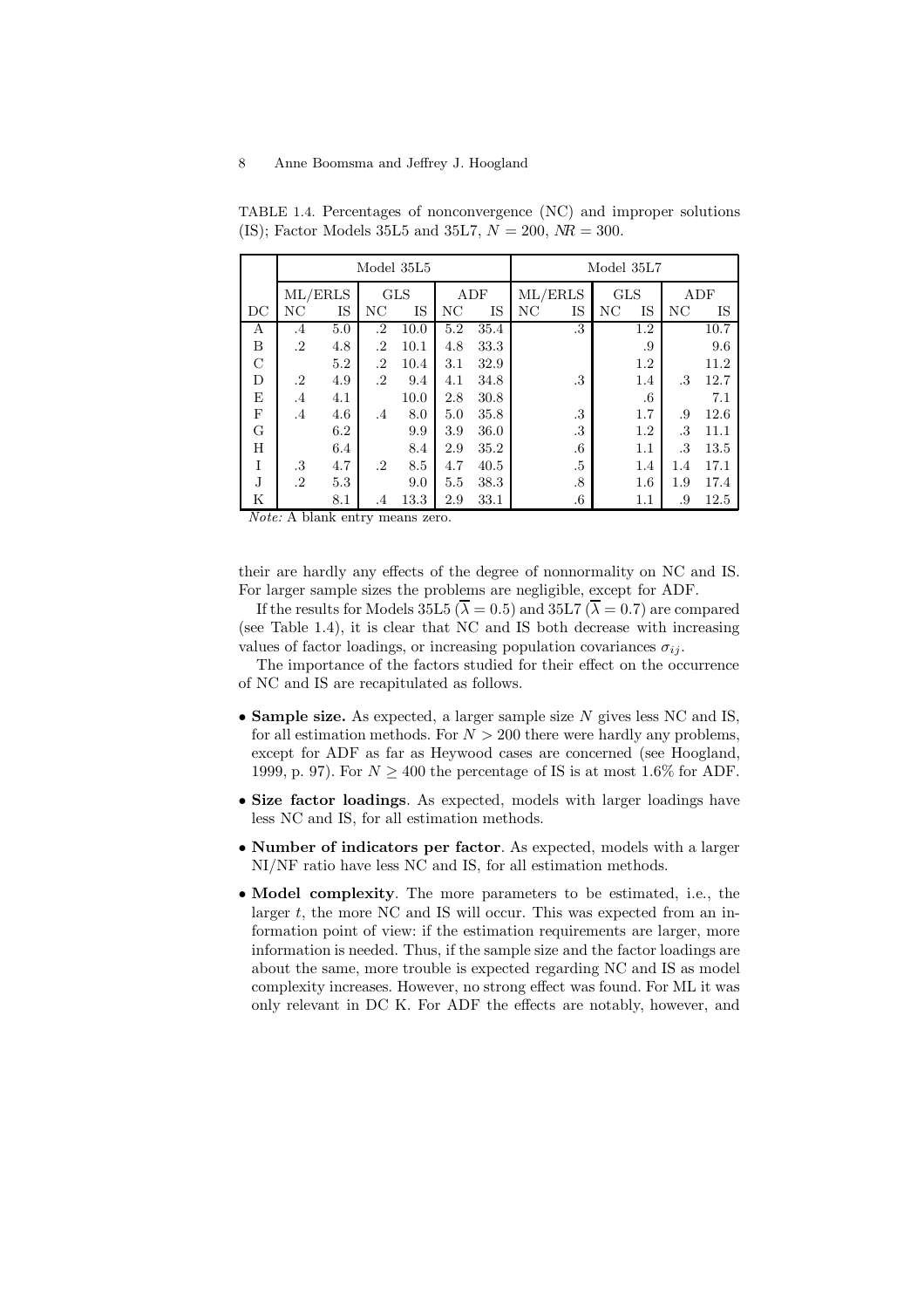mainly due to the fact that increasing  $t$  is associated with an increased number of observed variables  $k$ , and the latter affects the size of the weight matrix **W**−1. Due to larger unstability in ADF estimation of **W**−<sup>1</sup> with increasing  $k$ , the number of NC/IS problems increases as well.

• **Degree of nonnormality**. This factor has no systematic effects on NC and IS, except for ADF. For the latter method it holds that when the kurtosis increases IS increases. As for explanations, it should be realized that ADF requires estimates of 4th order moments, and standard errors of sample moments are a function of moments of population density functions and sample size (cf. Kendall & Stuart, 1958, p. 243).

# 5 Bias of Estimators and Minimum Sample Size

Consider the following question, which is implicitly of major practical interest. What is an acceptable size of the bias of estimators of parameters, of corresponding standard errors and of model fit? There is no easy and unequivocal answer to this question. First, criteria for acceptable bias are subjective, although in the literature some conventions are noticeable. Second, specific amounts of bias might be judged differentially disturbing for dissimilar types of parameters. The criteria that were used in defining acceptable bias are given below; see Hoogland (1999, p. 30ff.) for details on the foundations of the decisions involved.

#### **Bias of Parameter Estimators**

The relative bias of an estimator  $\hat{\theta}_j$  for population parameter  $\theta_j$  is defined as

$$
B(\hat{\theta}_j) = \frac{\overline{\hat{\theta}_j - \theta_j}}{\theta_j}, \quad j = 1, 2, \dots, t , \qquad (1.1)
$$

where  $\overline{\hat{\theta}}_j$  is the mean of the parameter estimates over 300 replications.

In comparing the bias of parameter estimators the criterion of the *mean absolute relative bias* (MARB) was used. The MARB of a parameter estimator should be less than 0.025; in formula

$$
\text{MARB}(\hat{\theta}_j) = \frac{1}{t} \sum_{j=1}^t |B(\hat{\theta}_j)| < 0.025, \quad j = 1, 2, \dots, t \tag{1.2}
$$

#### **Bias of Standard Error Estimators**

The relative bias of estimators for the standard error of parameter estimates,  $\hat{se}(\hat{\theta}_i)$ , is defined as

$$
B[\hat{se}(\hat{\theta}_j)] = \frac{\overline{\hat{se}}(\hat{\theta}_j) - SD(\hat{\theta}_j)}{SD(\hat{\theta}_j)}, \quad j = 1, 2, \dots, t ,
$$
 (1.3)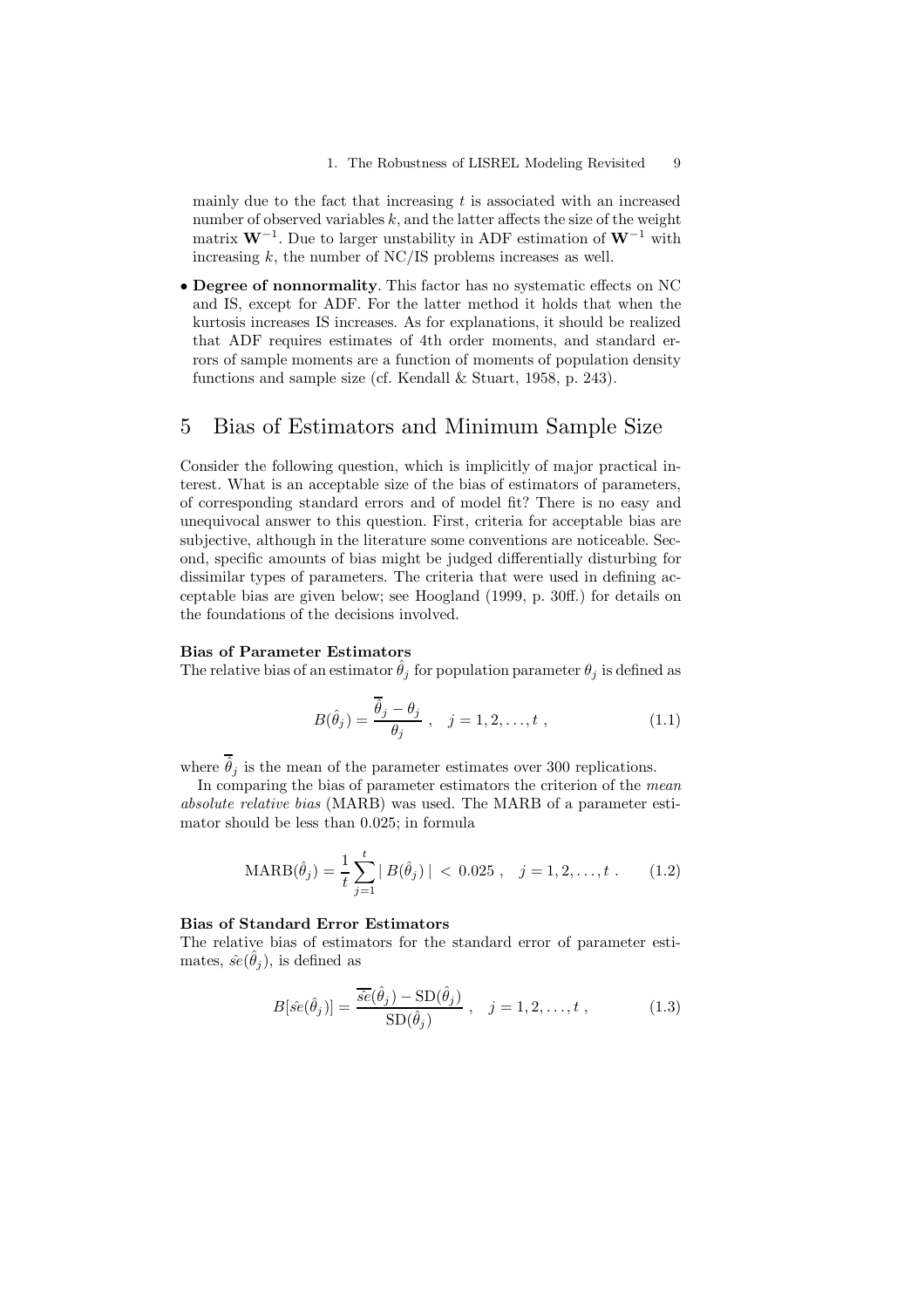where  $\overline{\hat{se}}(\hat{\theta}_j)$  is the mean of the estimated standard errors and  $SD(\hat{\theta}_j)$  is the standard deviation of the parameter estimates, both calculated over  $NR = 300$  replications.

The criterion for an acceptable bias of standard error estimators for  $\hat{\theta}_j$ was that the *mean absolute relative bias* of the estimators should be less than 0.05, i.e.,

$$
\text{MARB}[\hat{se}(\hat{\theta}_j)] = \frac{1}{t} \sum_{j=1}^t |B[\hat{se}(\hat{\theta}_j)]| < 0.05 \,, \quad j = 1, 2, \dots, t \,. \tag{1.4}
$$

#### **Bias of the Chi-Square Test Statistic**

To evaluate the behaviour of the chi-square model test statistic  $T$ , which equals  $(N-1)$  times the minimum value of the fit function of the model, two criteria are used in this chapter. [Other criteria, not reported here, were employed as well; see Hoogland (1999, p. 31f., p. 62f.) for details.]

First, the *rejection frequency*  $(RF)$  of the model over  $NR = 300$  replications, given a significance level  $\alpha = 0.05$ . Given NR and  $\alpha$ , this rejection frequency has a binomial distribution, i.e.,  $RF \sim Bin(NR, \alpha)$ . A 99% prediction interval for  $RF$ , in our case [7, 27], was used as a criterion for acceptable behaviour of the fit statistic  $T$ . For adequate behaviour of  $T$ , the observed value of the RF should lie within this prediction interval.

Second, the *mean value of chi-square test statistic* over NR = 300 replications, denoted as  $\overline{T}$ . Using a Student t test statistic,

$$
t^* = \frac{(\overline{T} - df) \sqrt{MR - 1}}{\text{SD}(T)},
$$
\n(1.5)

the bias of the chi-square test statistic  $T$  was taken to be acceptable if the null hypothesis  $H_0 : E(T) = df$  is not rejected at  $\alpha = 0.01$ .

#### **Required Minimum Sample Size for Acceptable Bias**

Another important practical question, for applied researchers and statistician alike, is: What is the minimal sufficient sample size required to stay within acceptable ranges of bias for estimates of parameters, corresponding standard errors and model fit? The procedures that were followed to come to conclusions and recommendations regarding this question are too complex to be summarized in a few lines; they were described in detail by Hoogland (1999).

In the following sections guidelines are given with respect to the minimum sample size required for obtaining acceptable bias of estimators according to the criteria defined above. It should be noted here, that although the emphasis in this chapter is on bias of the estimators, their variances and mean squared errors (MSEs) were also considered. Where necessary, attention is also paid to these statistical properties of SEM estimators.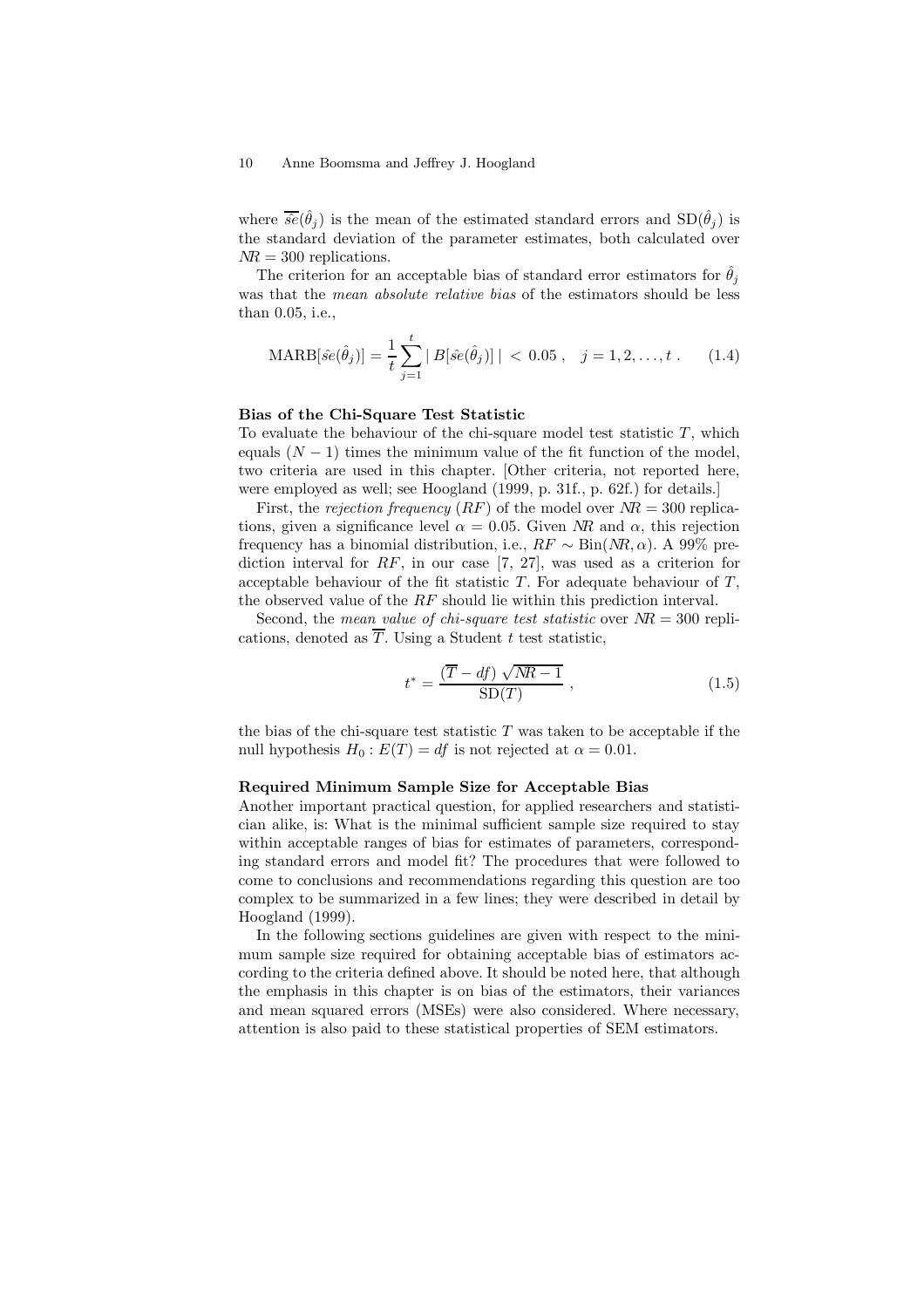# 6 Parameter Estimators

#### **Bias of Parameter Estimators**

Four estimators were compared on the minimum sample size needed for an acceptable bias according to the mean absolute relative bias (MARB) criterion, as defined by (1.2). The results are summarized in Table 1.5. In the first column of this table the distributional conditions are categorized by degree of nonnormality, which is additionally quantified by ranges of  $\overline{k}_a$  over sample size N, the mean of the average empirical kurtosis over 15 variables and 300 admissible replications, respectively. For the nonnormal distributional conditions I, J, and K, the values of  $\overline{k}_a$  calculated over  $k = 15$ variables and  $\overline{MR} = 300$  replications lie in the range [4.5, 5.8], which is indicative of large positive kurtosis.

The numbers in this table – and in similar tables to follow – are the minimum sample size needed to obtain acceptable bias according to (1.2). Boldface values of N indicate absence of bias for that size; otherwise the sign to the right of the minimum required  $N$  denotes whether the bias is negative or positive for that size. From Table 1.5 is can be seen that ML and ERLS do well for  $N \geq 200$ , even under conditions of severe nonnormality. GLS and ADF underestimate parameters for sample sizes  $N \geq 800$ (although results were quite model dependent). There were hardly any effects of nonnormality on the bias of parameter estimators, except for ADF, as illustrated below. In general it was found that the bias of ML decreases with a larger NI/NF ratio.

Figure 1.2 illustrates the effect of sample size on the MARB for Model 35L7 under the nonnormal, kurtotic condition K. It can be concluded that the MARB drops linearly with  $1/\sqrt{N}$ . ADF and GLS clearly behave worst. In general, considering the results for all models under study, ADF shows a strong effect of  $\overline{\kappa}$  on its relative bias. For Model 35L7, to achieve acceptable bias in parameter estimation ADF would require  $N = 3600$  for condition K.

#### **Sample Size and Acceptable Bias for ADF**

Based on all empirical findings from our research, some general conditions for almost unbiased  $\hat{\theta}_{ADE}$  estimators can be formulated. Within the design of our Monte Carlo study – that is, not considering distributional conditions

TABLE 1.5. Sufficient sample size for acceptable bias of parameter estimators; Factor Model 35L7,  $NR = 300$ .

| DC      | $\overline{\kappa}_a$ |        | МL         | <b>GLS</b> | <b>ERLS</b> | ADF   |  |
|---------|-----------------------|--------|------------|------------|-------------|-------|--|
| A, B, C | $-0.5,$               | 0.0    | 200        | 800        | 200         | 800   |  |
| D       | 0.9,                  | 1.0    | <b>200</b> | 800        | <b>200</b>  | 1600  |  |
| Ε       | $-1.0,$               | $-1.0$ | <b>200</b> | 800        | <b>200</b>  | 800   |  |
| F, G, H | 1.7,                  | 3.4    | 200        | 800        | <b>200</b>  | 1600  |  |
| I, J, K | 4.5,                  | 5.8    | 200        | 800        | <b>200</b>  | >1600 |  |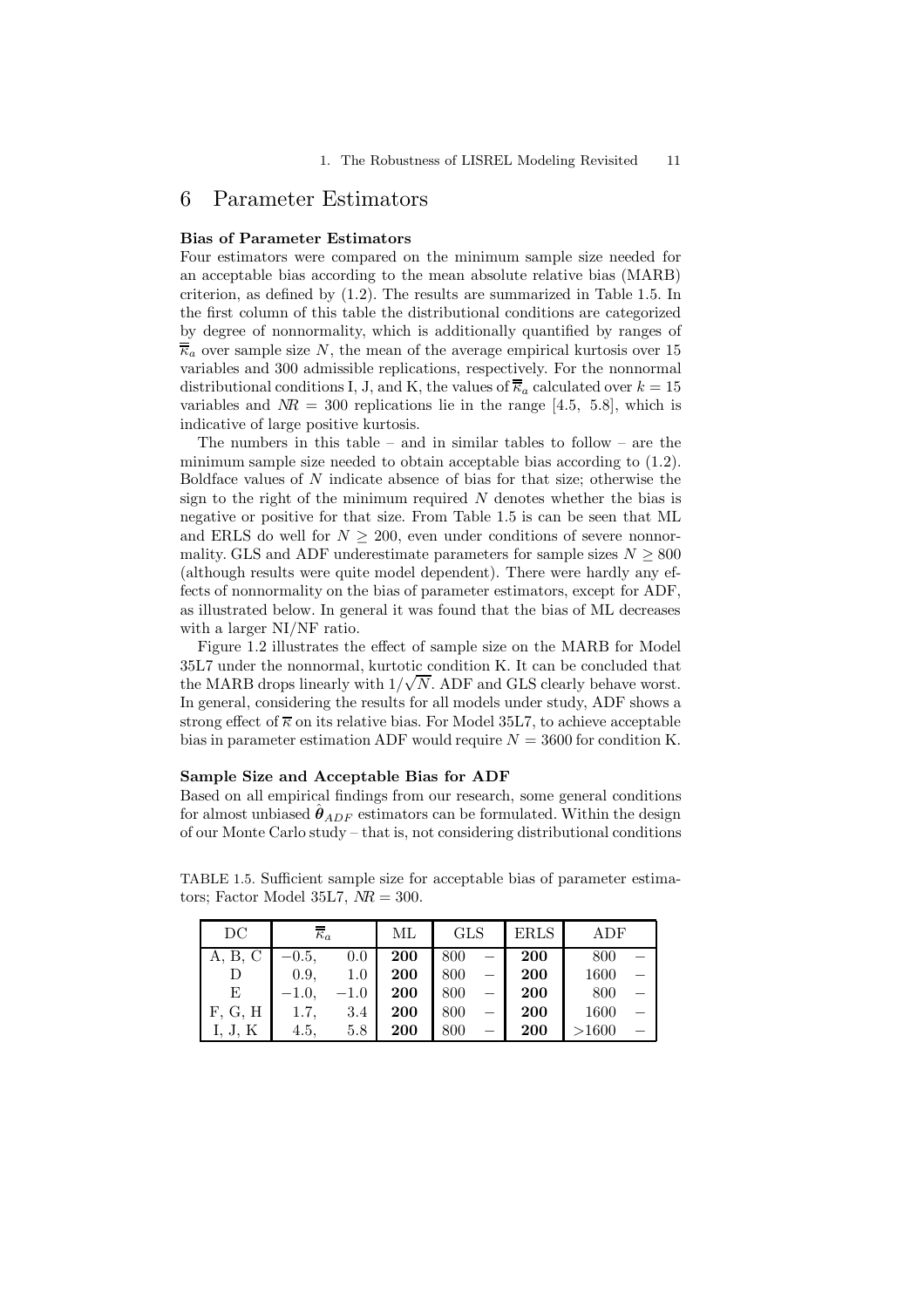

FIGURE 1.2. The MARB of parameter estimators under nonnormal condition K with  $\overline{\gamma} = 1.6$ ,  $\overline{\kappa} = 6.0$ ; Factor Model 35L7,  $NR = 300$ .

outside the range A through K (see Table 1.3), nor generalizing to any other  $DCs$  – for a given range of mean kurtosis  $\overline{\kappa}$  among the investigated DCs, the required N for ADF is a linear function of the number of variables  $k$ . General requirements for acceptable parameter bias can be summarized, provisionally, as follows (cf. Hoogland, 1999, p. 140):

$$
\begin{aligned} \text{if} \quad -1 \leq \overline{\kappa} \leq 0 \quad \text{then} \quad N \geq 50k \ , \\ \text{if} \quad & 0 < \overline{\kappa} \leq 3 \quad \text{then} \quad N \geq 100k \ , \\ \text{if} \quad & 3 < \overline{\kappa} \leq 6 \quad \text{then} \quad N \geq 250k \ . \end{aligned}
$$

These guidelines should be interpreted cautiously, because – apart from the kurtosis – they are formulated rather unconditionally; presently, the authors are studying their general validity in more detail, which may well lead to slightly refined recommendations. Nevertheless, the implications of these guidelines reaffirm the long-known fact that ADF needs very large sample sizes. What was not known as clearly, is that increasingly more observations are needed with increasing normality violations. The required sample size is a function of kurtosis and model complexity. Therefore, it is concluded that with a finite sample size the ADF estimator is not free from distributional effects! It is only an *asymptotically* distribution-free method.

#### **Variance and Mean Squared Error of Parameter Estimators**

Besides the bias, the variance and the mean squared error (MSE) of estimators are of statistical interest. The standard deviation (SD) of parameter estimators, for individual parameters denoted as  $SD(\hat{\theta}_i)$ , was simultaneously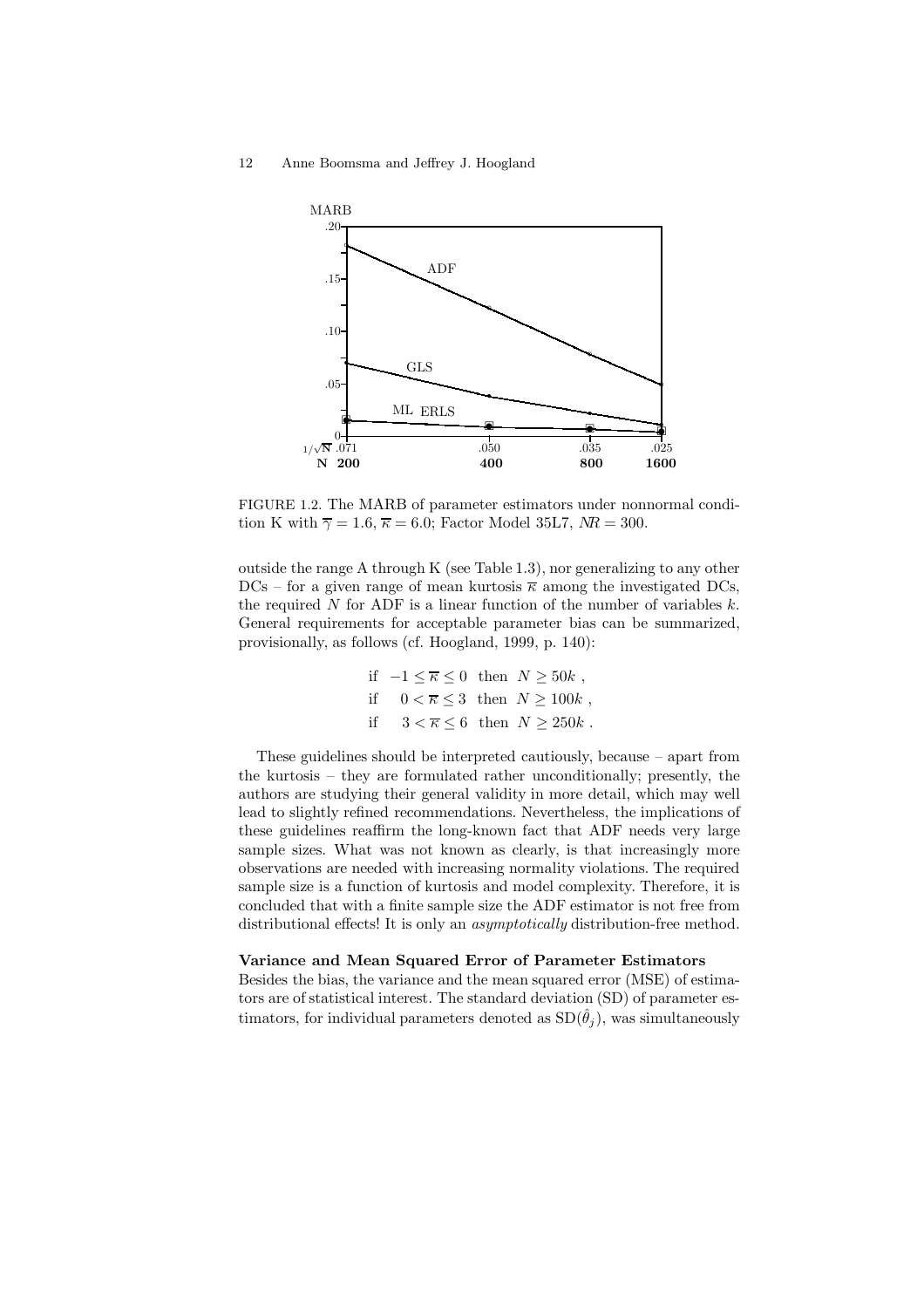TABLE 1.6. Mean standard deviation of estimators:  $100 \times \overline{SD}(\hat{\theta})$ ; Factor Model 35L7,  $N = 200$ ,  $MR = 300$ 

| Distributional Condition                                                                                                                                                                   |  |  |  |  |  |  |  |  |                       |  |  |
|--------------------------------------------------------------------------------------------------------------------------------------------------------------------------------------------|--|--|--|--|--|--|--|--|-----------------------|--|--|
|                                                                                                                                                                                            |  |  |  |  |  |  |  |  | A B C D E F G H I J K |  |  |
|                                                                                                                                                                                            |  |  |  |  |  |  |  |  |                       |  |  |
| $\begin{tabular}{ c cccccccc } \hline \text{ML} & 8 & 8 & 8 & 8 & 8 & 9 & 9 & 9 & 10 & 10 & 11\\ \text{ADF} & 11 & 11 & 11 & 11 & 10 & 12 & 12 & 11 & 13 & 13 & 12 \\\hline \end{tabular}$ |  |  |  |  |  |  |  |  |                       |  |  |

estimated for different types of model parameters. For all parameters *θ* taken together, it was calculated as the mean SD of parameter estimates over t parameters in  $MR = 300$  replications, and denoted as  $\overline{SD}(\hat{\theta})$ . Findings for ML and ADF, regarding all parameters, are given in Table 1.6. The results were about the same for separate types of parameters.

The most important finding was that the average SD of  $\hat{\theta}$  for ML, GLS and ERLS turns out to be *equal up to two decimal places* for different types of parameters; ADF being close to that result. Thus, hardly any differences between estimators were found. In addition, it is noteworthy that only a small effect of nonnormality was observed; see Table 1.6.

It is concluded that the parameter estimators differ in bias but not in variance. It is therefore unnecessary to compare their MSEs.

# 7 Robust Standard Errors and Fit Statistics

Before turning to standard errors and model fit statistics, an intermezzo on robust alternatives for regular – but not robust – estimators is necessary, because in the following sections regular (uncorrected) and robust (corrective) estimators are being compared as well. The following two examples illustrate the need for robust estimators.

First, it is known from the literature (e.g., Boomsma, 1983) that ML estimators of standard errors and global model fit are not robust against nonnormality. So the question arises: What actions can be taken in the presence of nonnormal data?

Second, in the previous section the bad behaviour of the asymptotic distribution-free method was exemplified. It is also known for at least fifteen years that ADF does not perform well when models are complex and when the sample size is small; see, e.g., Muthén and Kaplan (1985, 1990). The main reason for that is that ADF estimation involves the estimation and inversion of a matrix of 4th-order sample moments, resulting in some weight matrix  $W^{-1}$ . If that matrix is large, depending on k, and if N is small, the estimated weight matrix is unstable, with the painful consequence that parameter estimates, and even more so the estimates of standard errors and model fit, are unreliable to an unacceptable degree.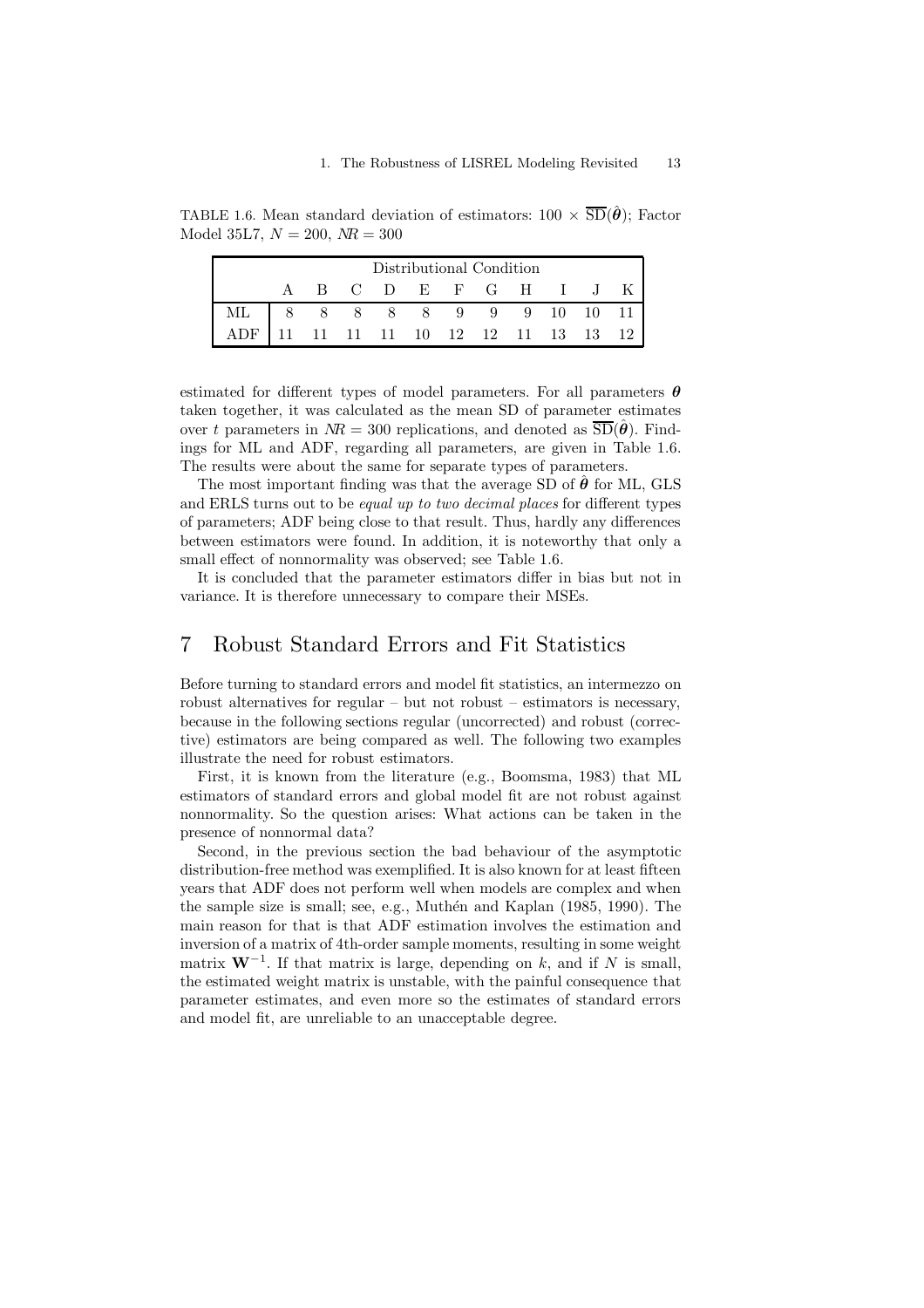Some analytical and statistical relief for the nonrobustness of ML against nonnormality and for the nonrobustness of ADF against small sample size, is offered by the development of robust (asymptotic) inferential statistics, and of what might be called robust, corrective statistics.

- *Robust (asymptotic) inferential statistics* do not require 4th-order sample moments and therefore do not suffer from the pitfalls of having an unstably estimated weight matrix. Also, under specific conditions of *stochastic independence*, these robust estimation methods produce asymptotic standard errors and model test statistics which are valid for any distribution of the data. This leads to the almost paradoxical consequence that normal ML theory works well under nonnormality. Reviews of this type of work, that has a long history and broad backgrounds, were given by Satorra (1990, 1992).
- *Robust, corrective statistics*, for example robust standard error estimators and robust model test statistics are supposed to be more robust against violations of the assumptions of large sample size and nonnormality than regular estimators. An overview of these robust, corrective statistics was given by Satorra and Bentler (1994); corresponding LISREL formulas can be found in Jöreskog, Sörbom, Du Toit, and Du Toit (1999).

In this chapter three robust statistics are considered that might help to improve regular estimates of standard errors or model fit. Notice that they all do require estimates of 4th-order moments of observed variables.

- 1. **RML**. Robust ML standard errors, which were calculated under nonnormality assumptions with the **EQS** program (Bentler, 1995); see Browne (1984), or Bentler and Dijkstra (1985) for theoretical details.
- 2. **SML**. The Scaled ML test statistic T*SB* of Satorra and Bentler (1988, 1994), which has asymptotically a correct mean. Earlier research on small models showed promising behaviour of this  $T_{SB}$  statistic (see, for example, Satorra & Bentler, 1988; Chou, Bentler, & Satorra, 1991; Hu, Bentler, & Kano, 1992; and Curran, West, & Finch, 1996).
- 3. **YBA**. Yuan and Bentler's (1997) corrected ADF test statistic T*YB*. So far, the statistical properties of this statistic have not been supported by much additional empirical research.

# 8 Standard Error Estimators

#### **Bias of Standard Error Estimators**

A comparison of the bias of standard error estimators in Model 35L7 for  $N = 800, 1600$  is given in Table 1.7. It can be seen that there are no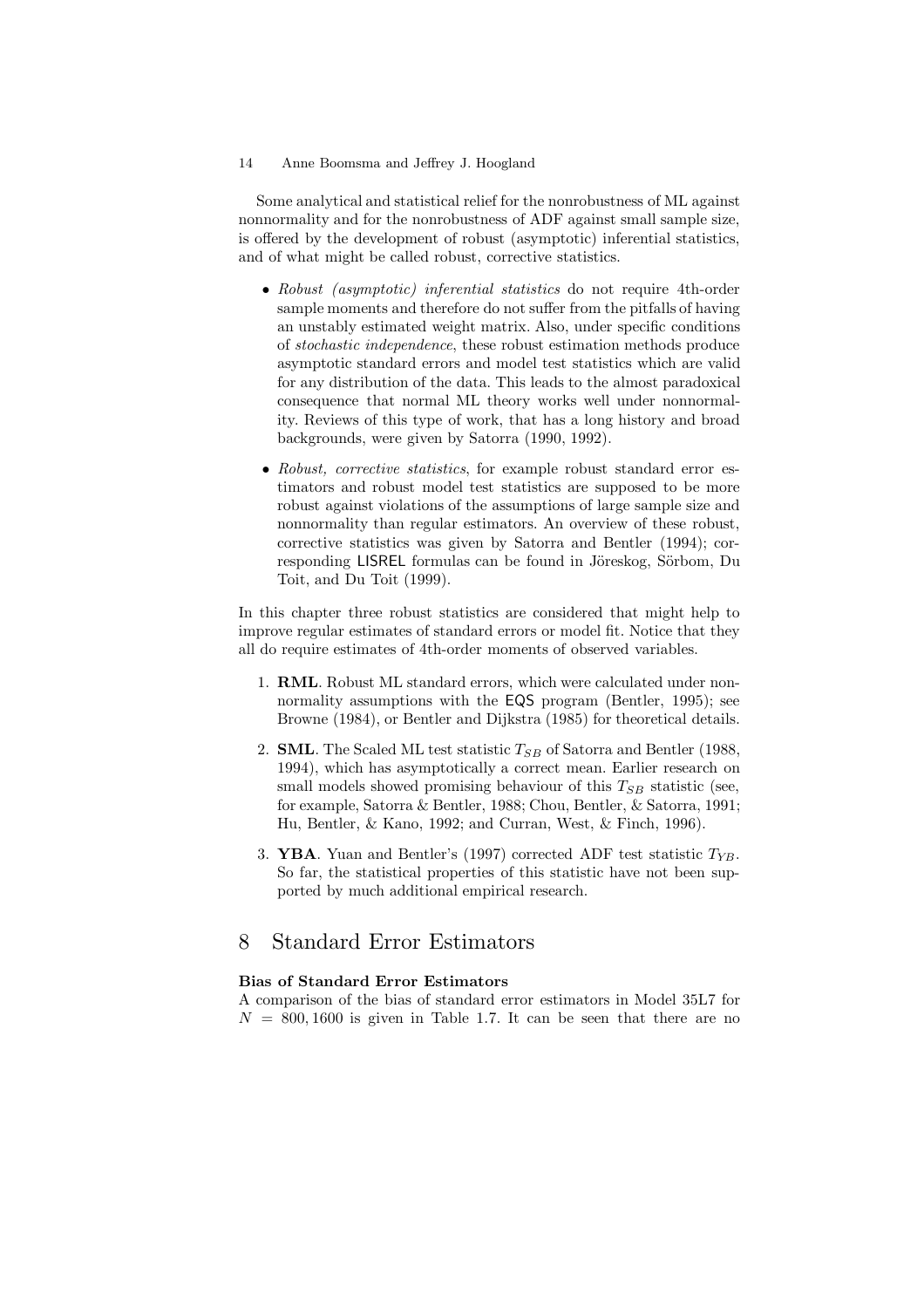|    |    |     | $N = 800$  |             |     |    |     | $N = 1600$ |             |     |
|----|----|-----|------------|-------------|-----|----|-----|------------|-------------|-----|
| DC | МL | RML | <b>GLS</b> | <b>ERLS</b> | ADF | МL | RML | <b>GLS</b> | <b>ERLS</b> | ADF |
| А  | 3  | 3   | 4          | 3           | 14  | 3  | 3   | 3          | 3           |     |
| B  | 4  | 3   | 4          | 3           | 14  | 5  | 3   | 4          | 4           |     |
| C  | 4  | 3   | 5          | 4           | 15  | 5  | 3   | 5          | 4           |     |
| D  | 7  | 4   | 7          | 5           | 14  | 6  | 3   |            | 4           |     |
| E  | 6  | 3   | 6          | 5           | 14  | 7  | 3   |            | 6           |     |
| F  | 11 | 4   | 11         | 7           | 14  | 11 | 3   | 11         | 7           |     |
| G  | 12 | 4   | 13         | 7           | 14  | 12 | 3   | 12         | 7           |     |
| H  | 14 | 4   | 14         | 14          | 15  | 13 | 3   | 13         | 14          |     |
|    | 24 | 5   | 24         | 16          | 16  | 24 | 4   | 24         | 16          | 8   |
| J  | 24 | 5   | 24         | 15          | 16  | 23 | 4   | 23         | 15          | 8   |
| Κ  | 28 | 4   | 28         | 15          | 17  | 27 | 4   | 27         | 15          | 9   |

TABLE 1.7. MARB of standard error estimators:  $100 \times \text{MARB}$  of  $\hat{se}(\hat{\theta}_i)$ ; Factor Model 35L7,  $N = 800, 1600, NR = 300$ .

large differences between the traditional uncorrected ML, GLS, and ERLS (DCs A through E). ADF performs relatively poorly in small samples if nonnormality is small (DCs A through G); for  $N = 1600$  ADF outperforms ML if nonnormality is large. It should be noted that for  $N = 800$  the differences between ADF and other methods were not very large, but for  $N = 200, 400$  ADF standard error estimators were rather bad indeed.

Of specific interest is the comparison of ML and its robust counterpart RML. From Table 1.7 it is clear that RML is an improvement over ML – and the other methods – for DCs F through K, by reducing the MARB of the standard error estimator considerably.

In Figure 1.3, for the kurtotic distributional condition K the MARB of five standard error estimators is plotted as a function of sample size N.

Within the research framework, it can generally be concluded that the bias of RML is overall smallest if  $N \geq 400$  and  $|\overline{\kappa}| \geq 1$ . The RML estimator is quite robust against nonnormality. A second general conclusion is that the behaviour of ADF is relative good if  $N \geq 1600$  (although results were quite model dependent). Figure 1.3 shows a clear effect of sample size for ADF: the MARB is decreasing linearly with  $1/\sqrt{N}$ . For an acceptable bias of estimated standard errors in Model 35L7, however, ADF still would need  $N = 4500$  observations (cf. Hoogland, 1999, Table 6.6).

The question to be answered now is what a sufficient sample size is for standard error estimators to have an acceptable bias according to the MARB criterion (1.4). In Table 1.8 the results for Model 35L7 are given, from which it can be concluded that RML outperforms all other estimators, except ML and ERLS under pretty normal conditions. Still, with increasing nonnormality some hundreds of observations are needed for RML.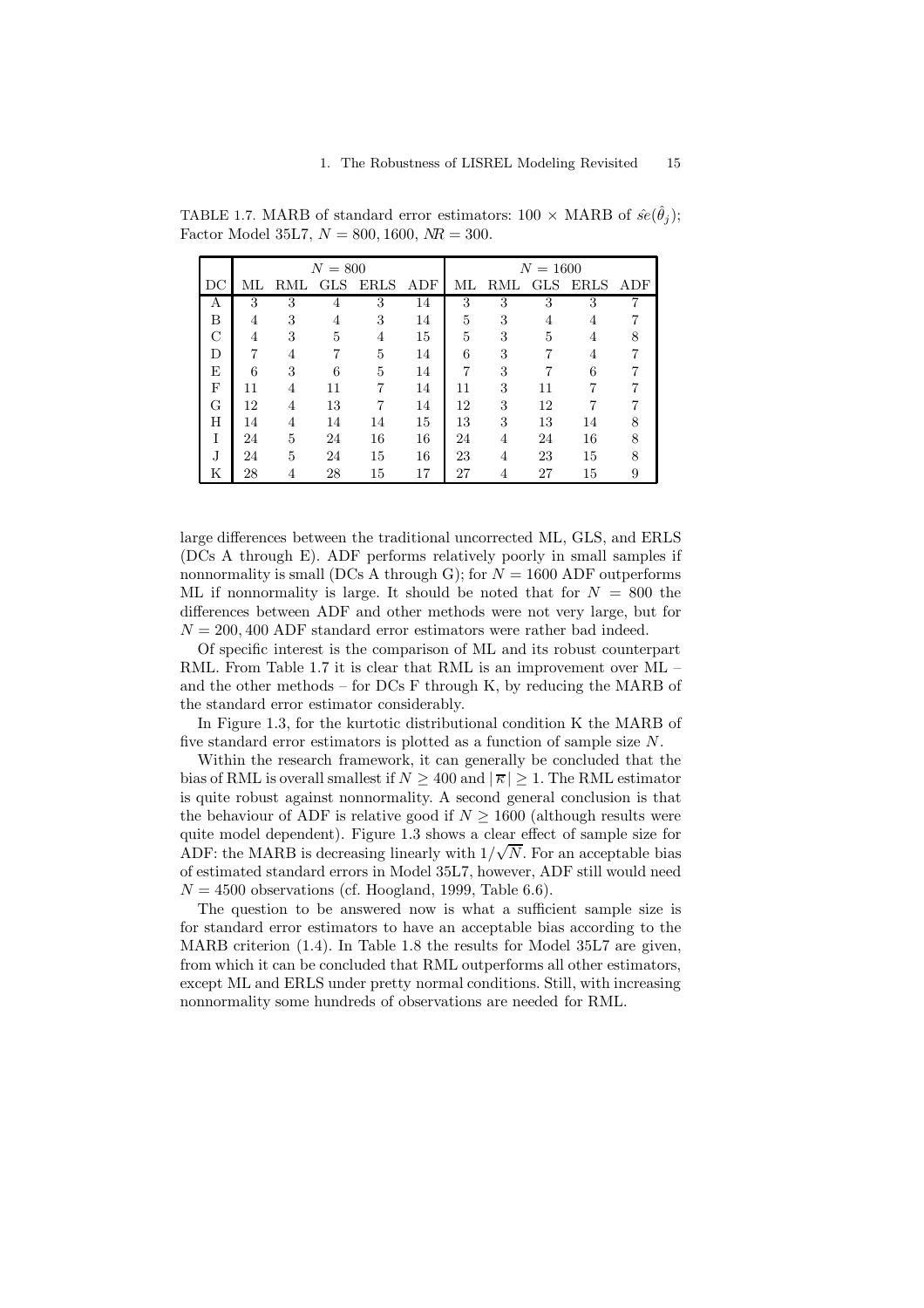

FIGURE 1.3. The MARB of standard error estimators under nonnormal condition K with  $\overline{\gamma} = 1.6$ ,  $\overline{\kappa}_a = 6.0$ ; Factor Model 35L7,  $NR = 300$ .

GLS (nonnormal DCs) and ADF (overall) need very large number of observations. General rules of thumb – applicable within our research design – for a required minimum sample size for an almost unbiased  $\hat{se}(\hat{\theta}_i)$  with ADF are: if  $\overline{\kappa} = 0$  then  $N \ge 10k(k+1)$ , and if  $0 < \overline{\kappa} < 5.7$  then  $N \ge 10$  $15k(k+1)$ , but under all circumstances  $N \geq 400$  is required.

The conclusions regarding the bias of standard error estimators can be summarized as follows.

• **'Normal' conditions** ( $|\overline{\kappa}| < 0.5$ ). ML, RML, and ERLS are acceptable at a minimum sample size  $N = 400$ , if  $\overline{\lambda} \geq 0.7$ . ADF needs a much larger sample size than ML. Smaller population loadings require larger N.

TABLE 1.8. Sufficient sample size for acceptable bias of standard error estimators; Factor Model 35L7,  $NR = 300$ .

| $_{\rm DC}$ | $\overline{\kappa}_a$ | МL  |      | RML        |                          | <b>GLS</b> |      | <b>ERLS</b> |      | ADF |  |
|-------------|-----------------------|-----|------|------------|--------------------------|------------|------|-------------|------|-----|--|
| A, B        | 0.0<br>$-0.5,$        | 200 |      | <b>200</b> |                          | 400        |      | 200         |      | Ø   |  |
| C           | 0.0,<br>0.0           | 400 |      | 200        |                          |            |      | 200         |      | Ø   |  |
| D           | 0.9,<br>1.0           | ⊘   |      | 400        | $\overline{\phantom{0}}$ | ⊘          |      | 400         |      | ⊘   |  |
| Е           | $-1.0, -1.0$          |     | $^+$ | 200        |                          | ⊘          | $^+$ |             | 士    | ⊘   |  |
| F, G        | 2.0<br>1.7.           |     |      | 400        | -                        | ⊘          |      |             |      | Ø,  |  |
| Η           | 2.7,<br>3.4           |     |      | 400        | -                        | ⊘          |      |             | $^+$ | ⊘   |  |
| ., J. К     | 4.5,<br>5.8           |     |      | 800        |                          | Ø          |      |             |      | Ø   |  |

*Note:*  $\oslash$  a sample of size  $N > 1600$  is required.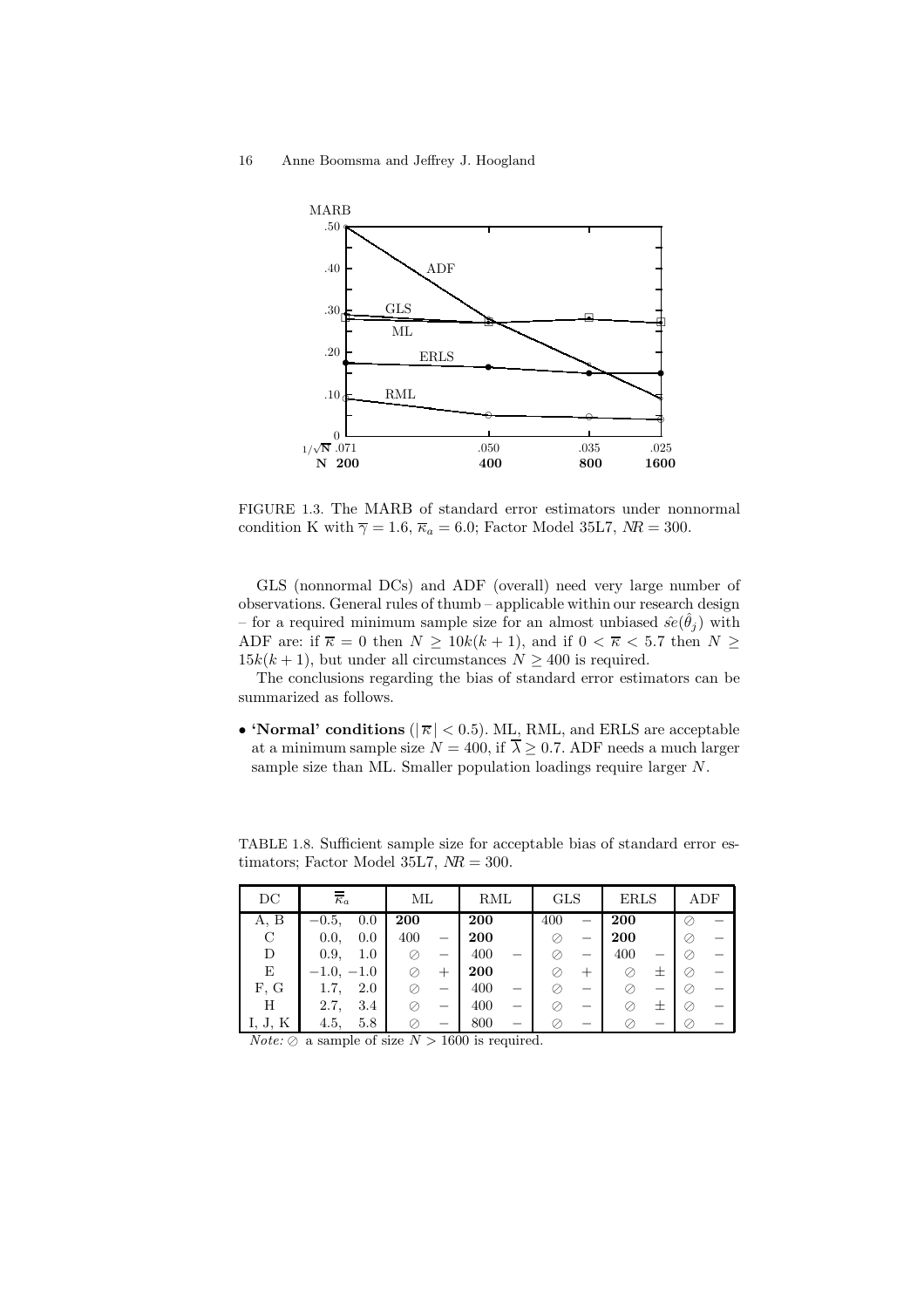- **Nonnormal conditions** ( $|\overline{\kappa}| \geq 1$ ). The RML estimator is preferred, but it needs at least  $N > 400$ . For other estimators, including ADF,  $N = 1600$  is insufficient.
- All conditions (DCs A through K, that is). Underestimation of  $\hat{se}(\theta_j)$ is expected when N is too small  $(\kappa > 0)$ . Inflation of  $\hat{se}(\hat{\theta}_i)$  is expected if  $\kappa \leq -1$ ; distributional conditions with large negative kurtosis were outside the range of the research design.

Most frequently, progressive testing of model parameters is expected to occur when  $\kappa > 0$ , i.e., the null hypothesis  $H_0: \theta_i = 0$  is rejected too often. Since parameter estimation is often unbiased, users should be encouraged to look primarily at the substantive relevance of the estimated values of model parameters.

#### **Variance of Standard Error Estimators**

When comparing ML with its robust counterpart RML in estimating standard errors of parameter estimates, the variance and the mean squared error (MSE) of these estimators were also investigated. RML did not improve as fast over ML as when only bias is considered. This is due to the fact that the variance of individual RML parameter estimators can be five times larger than that of ML estimators. In Table 1.9 the average MSE of ML and RML standard error estimators are compared. The mean MSE is calculated over all  $t = 40$  parameters  $\theta$ . The numbers in the table are 10, 000 times the difference  $\overline{\text{MSE}}[\hat{se}(\hat{\theta}_{ML})]-\overline{\text{MSE}}[\hat{se}(\hat{\theta}_{RML})]$ . Hence, it can be noted that the actual MSEs are relatively small, and so are the differences between the two estimators. For instance, for  $N = 200$  and normal condition A, the value of <sup>−</sup>.4 in Table 1.9 reflects the actual difference in mean MSE over 40model parameters: 0.<sup>00006</sup> <sup>−</sup> <sup>0</sup>.00010.

From Table 1.9 it is obvious that regarding all parameters, the differences in mean MSE depends on the sample size  $N$  and the degree of nonnormality.

TABLE 1.9. Differences in average MSE of the ML and RML standard error estimators over all parameters:  $10,000\times(\overline{\text{MSE}}_{\text{ML}}-\overline{\text{MSE}}_{\text{RML}})$ ; Factor Model  $35L7, MR = 300.$ 

|                                                                                                 |  |  | Distributional Condition |  |                                            |  |  |
|-------------------------------------------------------------------------------------------------|--|--|--------------------------|--|--------------------------------------------|--|--|
|                                                                                                 |  |  |                          |  | $N$   A B C D E F G H I J K                |  |  |
|                                                                                                 |  |  |                          |  | $200$ -.4 -.2 -.4 -.6 -.8 -.8 -1.4 -.2 2.3 |  |  |
| $\begin{vmatrix} 400 & -0.1 & -0.1 & -0.1 & -0.1 & -0.1 & -0.1 & 1.4 & 1.2 & 2.3 \end{vmatrix}$ |  |  |                          |  |                                            |  |  |
| $\begin{array}{c} \n \text{800} \\ \end{array}$                                                 |  |  |                          |  | $.1 \t .1 \t .3 \t 1.3 \t 1.1 \t 2.0$      |  |  |
| -1600                                                                                           |  |  |                          |  | $\therefore$ 1 .1 .3 .9 .8 1.2             |  |  |

*Note:* A blank entry means zero.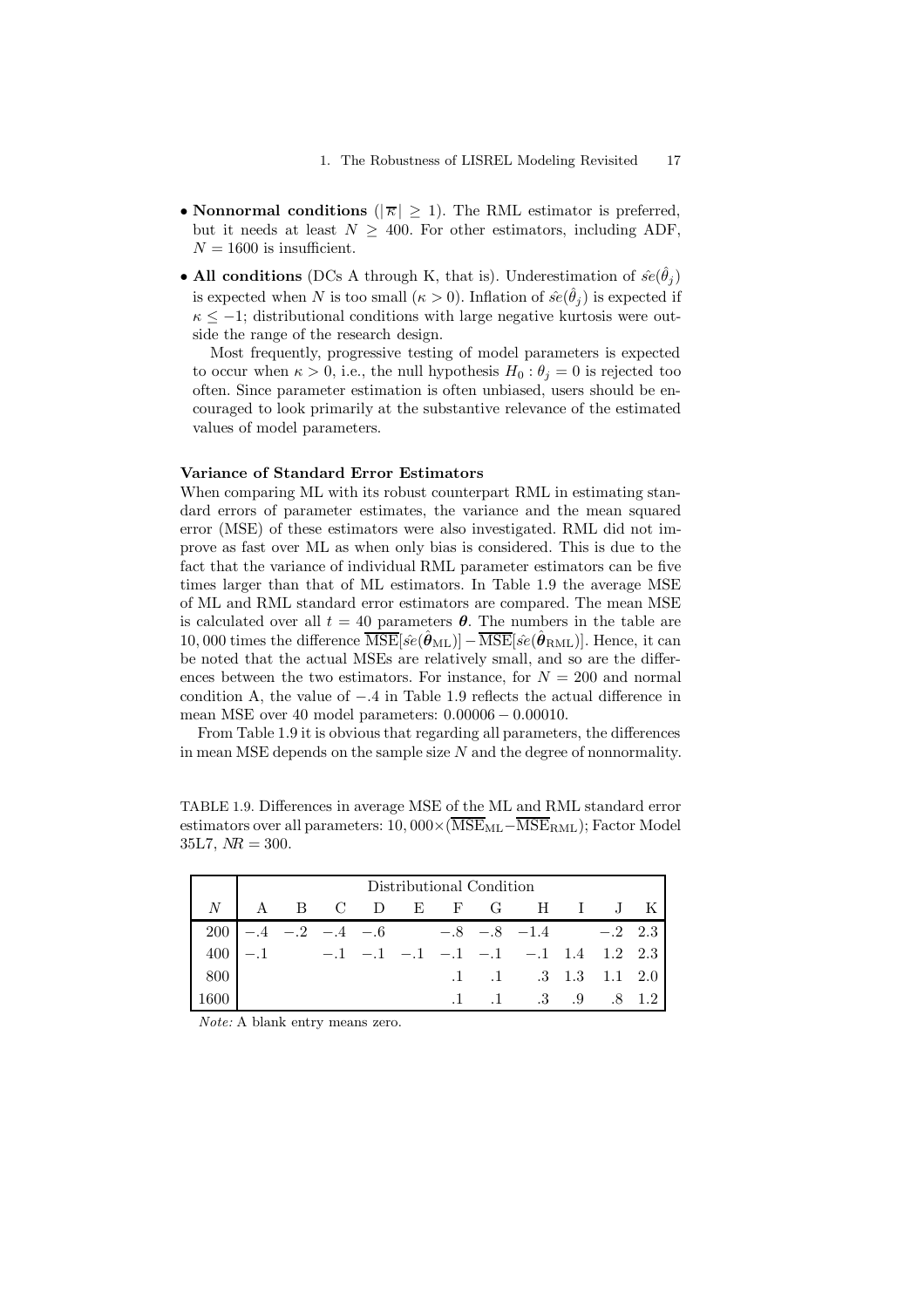With increasing  $N$  and increasing nonnormality, RML behaves increasingly better relative to ML. In terms of  $\overline{\text{MSE}}$ , for  $N = 200$  RML is better than ML for DC K only; for  $N = 400$  it is better for DCs I through K; and for  $N = 1600$  it is better for all distributional conditions. In conclusion, RML has to be preferred over ML when serious deviations from normality occur and N is not too small.

# 9 Chi-Square Model Test Statistics

In the comparison of estimators for the chi-square model fit statistic  $T$ , the model rejection frequency  $RF$ , the bias of T, and its variance are examined subsequently. The relevant statistics were defined in Section 5.

#### **Model Rejection Frequency**

From the results in Table 1.10 it can be observed that under *normal conditions* for  $N = 200$ , (1) GLS and YBA are conservative estimators, (2) ADF is very progressive (rejecting the correct model far too often), and (3) YBA gives an adequate correction to ADF. With the larger sample size  $N = 1600$ , (1) SML is not better than ML, nor is it for  $N = 200$ , and (2) YBA is still better than ADF, in general showing slight overrejection.

In contrast, under *nonnormal conditions* (see the bottom panel of Table 1.10), the following conclusions can be drawn. First, SML shows appropriate behaviour (progressive if  $N = 200$ ), and the same holds for YBA (conservative if  $N = 200$ ). Second, ADF strongly improves with increasing  $N$ . Third, ML and GLS have a larger rejection frequency when  $(a)$  the model has larger loadings, and (b) there are more indicators per factor.

TABLE 1.10. The chi-square model rejection frequency at level  $\alpha = 0.05$ : % Reject  $-5$ ; normal condition A (top panel), and nonnormal condition K with  $\overline{\gamma} = 1.6$ ,  $\overline{\kappa} = 6.0$  (bottom panel),  $N = 200, 1600, NR = 300$ 

| DC A  |      |                |      | $N=200$       |             |      |                |               |               | $N = 1600$    |     |     |
|-------|------|----------------|------|---------------|-------------|------|----------------|---------------|---------------|---------------|-----|-----|
| Model |      | SML            |      | GLS ERLS      | ${\rm ADF}$ | YBA  |                | ML SML        | GLS           | $_{\rm ERLS}$ | ADF | YBA |
| 34L5  | $-2$ |                | $-3$ | $-2$          | 28          | $-4$ |                | $\mathcal{D}$ |               |               |     |     |
| 44L5  | -3   | $\overline{4}$ | $-2$ | $-1$          | 94          | $-4$ |                |               |               | $-1$          | 12  |     |
| 35L5  | $-3$ |                |      | $-3$          | 83          | $-5$ | $\overline{2}$ |               | $\mathcal{D}$ |               |     |     |
| 35L7  |      | 6              |      | $\mathcal{D}$ | 89          | $-3$ |                |               |               |               |     |     |

| DC K   |    |                    |    | $N=200$  |    |                |     |    | $N = 1600$       |   |  |
|--------|----|--------------------|----|----------|----|----------------|-----|----|------------------|---|--|
| Model  | ML | $\mathop{\rm SML}$ |    | GLS ERLS |    | ADF YBA ML SML |     |    | GLS ERLS ADF YBA |   |  |
| 34L5   |    |                    |    | $-5$     | 24 | $-5$           | 6   |    | -5               |   |  |
| 44L5   | 15 |                    | -3 | $-4$     | 95 | $-5$           | 12  | 10 | $-5$             |   |  |
| 35L5   | 10 | 3                  |    | $-5$     | 82 | $-5$ l         | - 9 |    | $-5$             | 6 |  |
| - 35L7 | 24 | 5                  |    | $-5$     | 88 | $-4$ .         | 23  | 20 | $-5$             |   |  |

*Note:* A blank entry means zero.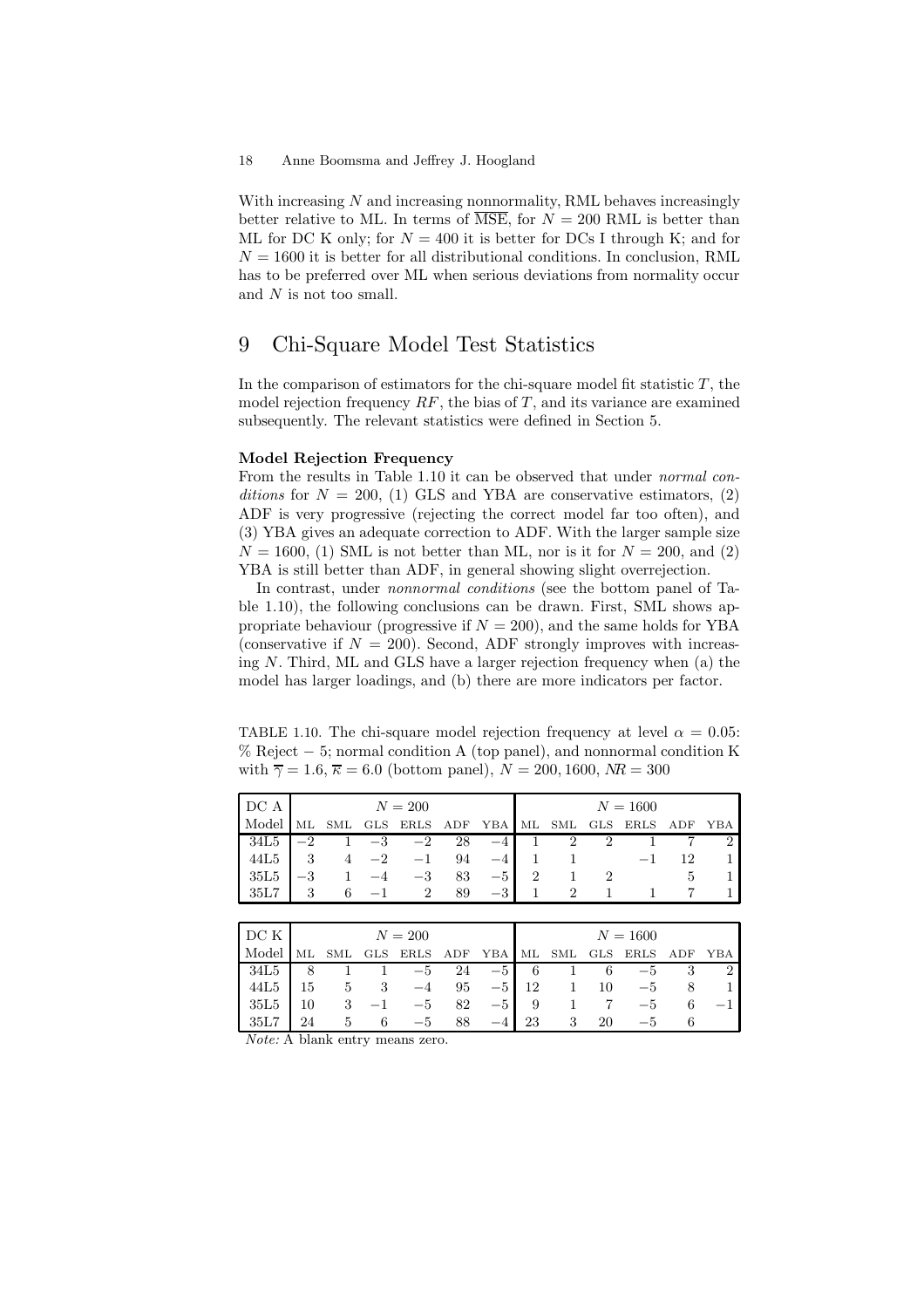| DC | ML             | SML           | <b>GLS</b> | <b>ERLS</b>    | ADF                 | YBA |
|----|----------------|---------------|------------|----------------|---------------------|-----|
| А  | 200            | 400<br>$^{+}$ | 200        | 200            | $^{+}$<br>⊘         | 200 |
| В  | 200            | 400<br>$^+$   | 200        | 400<br>$^{+}$  | ⊘<br>$\overline{+}$ | 400 |
| C  | 1600<br>$^{+}$ | 400<br>$+$    | 200        | 200            | ⊘<br>$\overline{+}$ | 200 |
| D  | 200            | 400<br>$+$    | 200        | 1600           | Ø<br>$\overline{+}$ | 400 |
| E  | 400<br>$\pm$   | 400<br>$+$    | 200        | 1600<br>$^{+}$ | $\overline{+}$<br>⊘ | 200 |
| F  | 400<br>$\pm$   | 400<br>$^+$   | 200        |                | ⊘<br>$\overline{+}$ | 400 |
| G  | 800<br>$^{+}$  | 400<br>$^+$   | 200        |                | ⊘<br>$\overline{+}$ | 200 |
| Н  | 200            | 800<br>$+$    | 200        | ⊘              | ⊘<br>$\overline{+}$ | 400 |
| I  | Ø<br>$^+$      | 800<br>$^+$   | Ø<br>$^+$  | Ø              | $\overline{+}$<br>Ø | 800 |
| J  | ⊘<br>$^{+}$    | 800<br>$+$    | 200        |                | ⊘<br>$+$            | 400 |
| Κ  | $^{+}$         | 400<br>$+$    | $^+$       |                | $^+$                | 800 |

TABLE 1.11. Sufficient sample size for acceptable rejection frequency at level  $\alpha = 0.05$ ; Factor Model 35L7,  $NR = 300$ 

*Note:*  $\oslash$  a sample of size  $N > 1600$  is required.

Of course, where the whole distribution of  $T$  is involved, it is limited to consider only the behaviour of this statistic for overall model fit at a significance level at  $\alpha = 0.05$ , but in practice that tail area is still the most inspected one. Despite this restriction, next to other criteria the RF criterion was used to decide what a minimal sufficient sample size would be, i.e., the RF should be within a 99% prediction interval (see Section 5). On that limited basis first, some general conclusions can be drawn. The results for Model 35L7 are given in Table 1.11.

In general then, SML gives an appropriate correction to ML under conditions of nonnormality ( $\overline{\kappa} = 6$  for DCs I, J, and K), but overall it needs at least  $N \geq 400$ . The correction of YBA on ADF is effective and suitable throughout; in general, however, ADF would need at least  $N = 3600$  for



FIGURE 1.4. The distribution of the model fit statistic for ML and SML under nonnormal condition K with  $\overline{\gamma} = 1.6, \overline{\kappa} = 6$ ; Factor Model 35L7,  $df = 80 \text{ N} = 400, \text{ NR} = 300.$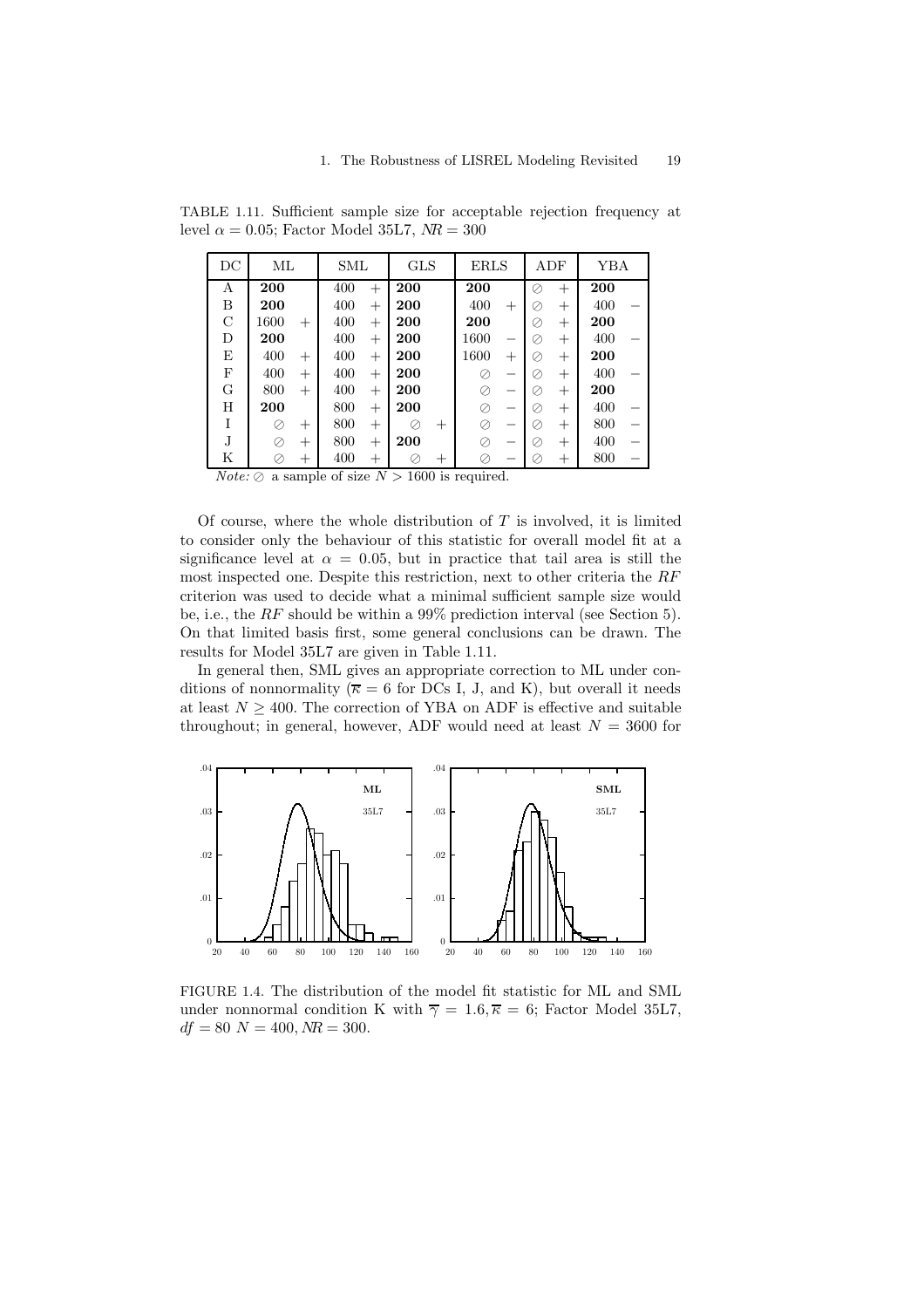

FIGURE 1.5. Mean value of model test statistic  $T$ ; Factor Model 35L7,  $df = 80, N = 400, 1600, NR = 300.$ 

 $df = 80$ ; cf. Hoogland (1999, Table 6.7, p. 143). GLS behaves remarkably well, although results are rather model dependent (cf. Olsson, Troye, & Howell, 1999, for similar findings). Finally, ERLS is not robust at all, and not only with regard to the RF, as will be seen next.

The corrective effect of the scaled test statistic  $T_{SB}$  on the ordinary ML test statistic  $T$  is illustrated in Figure 1.4. The shift in the distribution to the correct mean value under nonnormal condition K is clearly visible.

#### **Bias of the Chi-Square Model Test Statistic**

In addition to an inspection of the right tail of the distribution of the chi-square model fit statistic  $T$  for different estimation procedures, it is of interest to check the expected value of  $T$ , or its bias. In Figure 1.5 it can be noticed that ERLS is severely underestimating the expected value of  $df =$ 80under nonnormal conditions, and increasingly so with larger kurtosis. In contrast, ADF is overestimating the expected value, but improves rapidly as  $N$  gets larger.

#### **Variance of the Chi-Square Model Test Statistic**

Apart from the bias of the model fit statistic  $T$ , its variance was studied. For Model 35L7 the standard deviation of six different estimators are shown in Figure 1.6. Under the correct model the expected standard deviation  $E[\text{SD}(T)] = \sqrt{160} = 12.65$ . In general it can be observed that ADF has too large a variance, and YBA slightly too small. Here, a reference is made to the idea of the adjusted test statistic  $\overline{r}$ , introduced by Satorra and Bentler (1994, p. 408) to attain, asymptotically at least, both a correct mean and a correct variance. Finally, it was observed that for large deviations from normality (DCs I, J, and K) the variance of SML is slightly smaller than that of ML.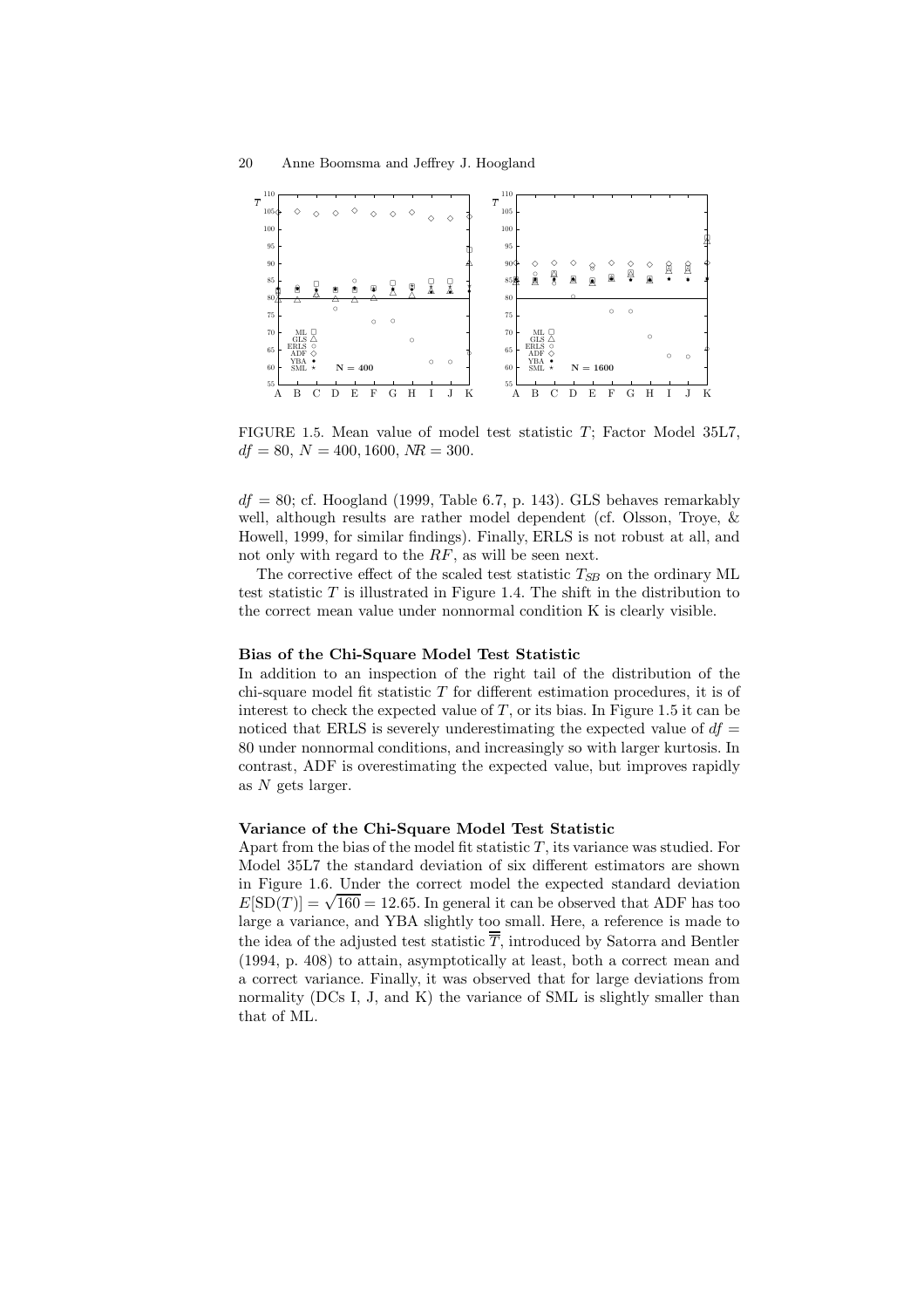

FIGURE 1.6. Standard deviation of model test statistic  $T$ ; Factor Model 35L7,  $df = 80$ ,  $N = 400$ ,  $MR = 300$ .

#### **Minimum Sample Size Required**

For the investigation of the minimal sample size necessary for  $T$  to have an acceptable bias, the criterion of not rejecting  $H_0 : E(T) = df$  was applied. In Table 1.12 results are presented for Model 35L7. In general it was concluded that SML is acceptable for  $N \geq 800$  (overestimation), but it still needs  $N = 1600$  under nonnormality. Also, ADF needs at least  $N = 3600$ for  $df = 80$ , and YBA is acceptable at  $N = 1600$  (overestimation). The required sample sizes are overall quite large, which may be partly due to the substantial power of the criterion test, given  $NR = 300$  replications. It should also be emphasized that these sufficient sample size results were very model dependent.

TABLE 1.12. Sufficient sample size for acceptable mean value of model test statistic T; Factor Model 35L7,  $NR = 300$ .

| DC            | ML   |                | SML  |                | <b>GLS</b> |       | <b>ERLS</b> |      | ADF |      | YBA  |        |
|---------------|------|----------------|------|----------------|------------|-------|-------------|------|-----|------|------|--------|
| А             | 800  | $^{+}$         | 800  | $^{+}$         | 400        | -     | 200         |      | Ø   | $^+$ | 1600 | $^{+}$ |
| В             | 800  | $^+$           | 800  | $\overline{+}$ | 400        |       | Ø           | $^+$ | Ø   | $^+$ | 1600 | $^{+}$ |
| $\mathcal{C}$ | Ø    | $^+$           | 800  | $\overline{+}$ | 200        |       | 200         |      | Ø,  | $^+$ | 800  | $^{+}$ |
| D             | 800  | $\overline{+}$ | 1600 | $\overline{+}$ | 400        | -     | Ø           |      | Ø   | $^+$ | 1600 | $^{+}$ |
| E             | 800  | $^+$           | 800  | $\overline{+}$ | 400        | -     | ⊘           | $^+$ | Ø   | $^+$ | 1600 | $^{+}$ |
| F             | 1600 | $^+$           | 1600 | $\overline{+}$ | 400        | -     | ⊘           |      | Ø   | $^+$ | 1600 | $^{+}$ |
| G             |      | $^+$           | 1600 | $^{+}$         | $1600\,$   | $\pm$ | Ø           | -    | Ø,  | $^+$ | 1600 | $^{+}$ |
| H             | 1600 | $^+$           | 800  | $\overline{+}$ | 400        | -     | ⊘           |      | Ø,  | $^+$ | 1600 | $^{+}$ |
| J, K          |      | $^+$           | 1600 | $^+$           |            | $\pm$ | ⊘           |      | V.  | $^+$ | 1600 | 土      |

*Note:*  $\oslash$  a sample of size  $N > 1600$  is required.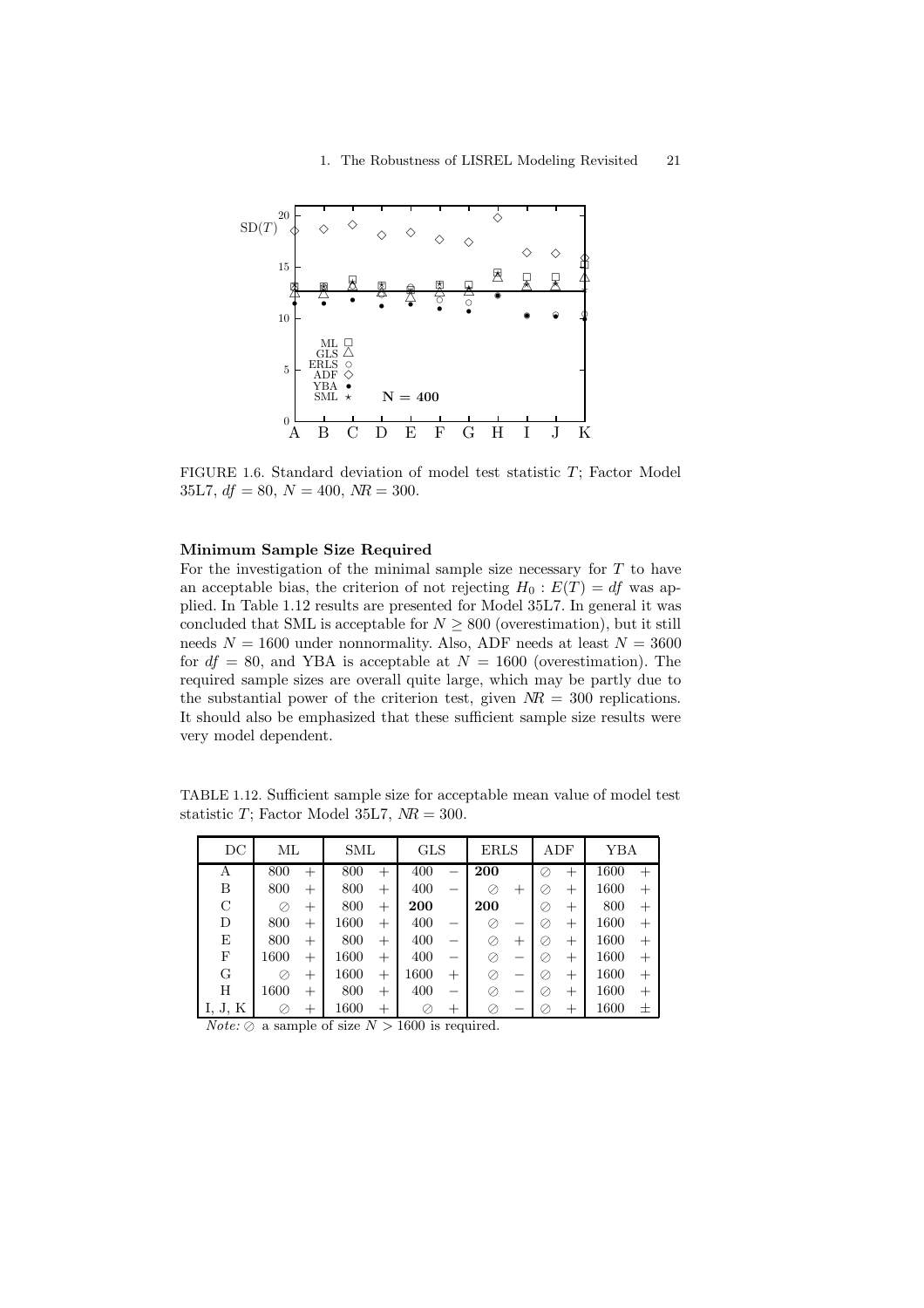### 10 Discussion

In this chapter, some well-known facts were affirmed: (1) in samples of size  $N \leq 200$ , under both normal and nonnormal conditions, problems of nonconvergence and improper solutions still exist, (2) strong measurement instruments, both in terms of reliability and validity, may compensate for small sample size to reduce the number of nonconvergent and improper solutions, and (3) parameter estimation is least problematic, whereas estimation of standard errors and the chi-square test statistic for global model fit is of major concern when sample size is small and, more seriously, under violation of normality assumptions.

It was observed anew that ML is sensitive to violations of nonnormality, but here other estimation methods also turned out to be nonrobust. It was affirmed that ERLS was bad in estimating model fit, and that ADF is very demanding on N. Where GLS was known to behave rather well in small models, in larger models its behaviour was much worse; for example, it needs a much larger sample size for acceptable behaviour regarding the bias of parameter estimates than ML. It was partly known that robust, corrective statistics, like RML, SML, and YBA work rather well; such results were again found for the larger models that were studied here.

The key objective of robustness research is to offer practical guidelines for applied work, so as to prevent nonrobust analyses that would inevitably lead to wrong substantive inferences. Within that framework, a predominant question is: If structural models are to be analyzed, what estimation methods have to be preferred under what conditions? And one of the first specific questions in the planning of SEM research is: What is a minimum sample size needed for a precise and reliable analysis, conditional on the data and the model?

It was shown that answers to these questions are conditional on data and model characteristics alike. In practice, however, applied researchers often do not know the data and the model characteristics before data collection and analysis. In new areas of applied research, especially when measurement instruments are in a developing stage, little is known about distributional characteristics of observed variables. Also, in phases of model exploration there are uncertainties about the complexity of the 'final models,' about the number of reliable indicators and the size of factor loadings. It is evident that with better measurements and stronger theoretical foundations of model structures, it becomes much easier to make proper decisions on the choice of estimators and the planning of sample size.

Still, to advice applied statisticians on sample size and the choice of estimators under conditions of (non)normality much more knowledge and expertise is available than twenty years ago. On the one hand, there has been much theoretical progress, mainly due to the development of new estimators and ingenious robust statistics, including the emergence of general procedures for robust statistical inference. On the other hand, robustness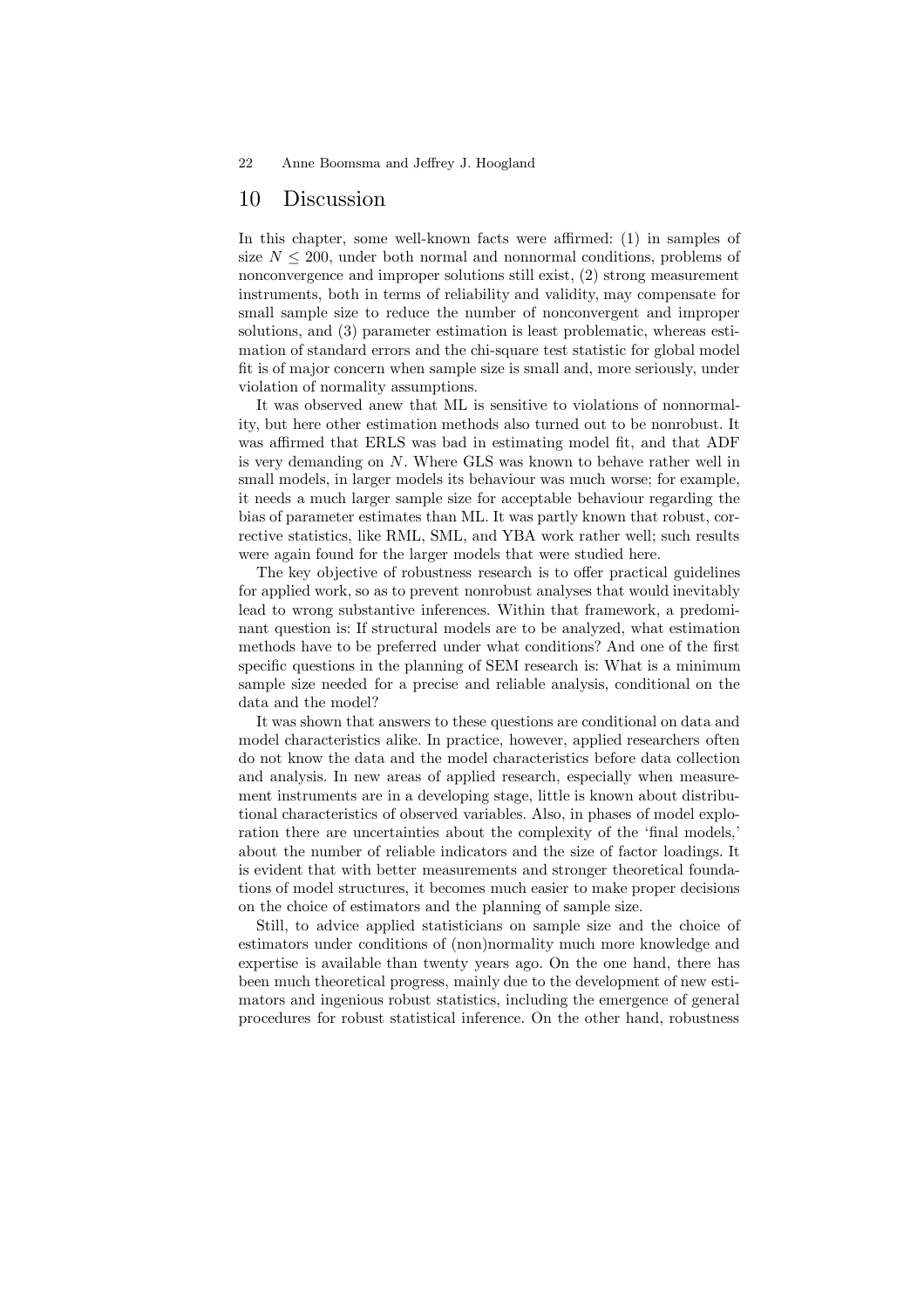research has added practical guidelines (1) to accommodate for circumstances of finite, small sample size and nonnormalities, and (2) to discourage structural modeling when insufficient information is available.

*Acknowledgments:* The authors wish to express their gratitude to the editors for inviting them to make a scientific contribution in honor of Karl G. Jöreskog. They also thank Marijtje van Duijn for her valuable comments on the first draft of this chapter.

# References

- Bentler, P.M. (1995). *EQS structural equations program manual*. Encino, CA: Multivariate Software.
- Bentler, P.M., & Dijkstra, T. (1985). Efficient estimation via linearization in structural models. In P.R. Krishnaiah (Ed.), *Multivariate analysis — VI* (pp. 9–42). Amsterdam: North-Holland.
- Boomsma, A. (1982). The robustness of LISREL against small sample sizes in factor analysis models. In K.G. Jöreskog & H. Wold (Eds.), *Systems under indirect observation: Causality, structure, prediction* (Part I, pp. 149–173). Amsterdam: North-Holland.
- Boomsma, A. (1983). *On the robustness of LISREL (maximum likelihood estimation against small sample size and nonnormality*. Amsterdam: Sociometric Research Foundation. (Doctoral dissertation, University of Groningen, The Netherlands.)
- Boomsma, A. (1985). Nonconvergence, improper solutions, and starting values in LISREL maximum likelihood estimation. *Psychometrika*, *52*, 345–370.
- Browne, M.W. (1984). Asymptotically distribution-free methods for the analysis of covariance structures. *British Journal of Mathematical and Statistical Psychology*, *37*, 62–83.
- Camstra, A. (1998). *Cross-validation in covariance structure analysis*. Unpublished doctoral dissertation, University of Groningen, The Netherlands.
- Chou, C.-P., & Bentler, P.M. (1995). Estimation and tests in structural equation modeling. In R.H. Hoyle (Ed.), *Structural equation modeling: Concepts, issues, and applications* (pp. 37–55). Thousand Oaks, CA: Sage.
- Chou, C.-P., Bentler, P.M., & Satorra, A. (1991). Scaled test statistics and robust standard errors for non-normal data in covariance structure analysis: A Monte Carlo study. *British Journal of Mathematical and Statistical Psychology*, *44*, 347–357.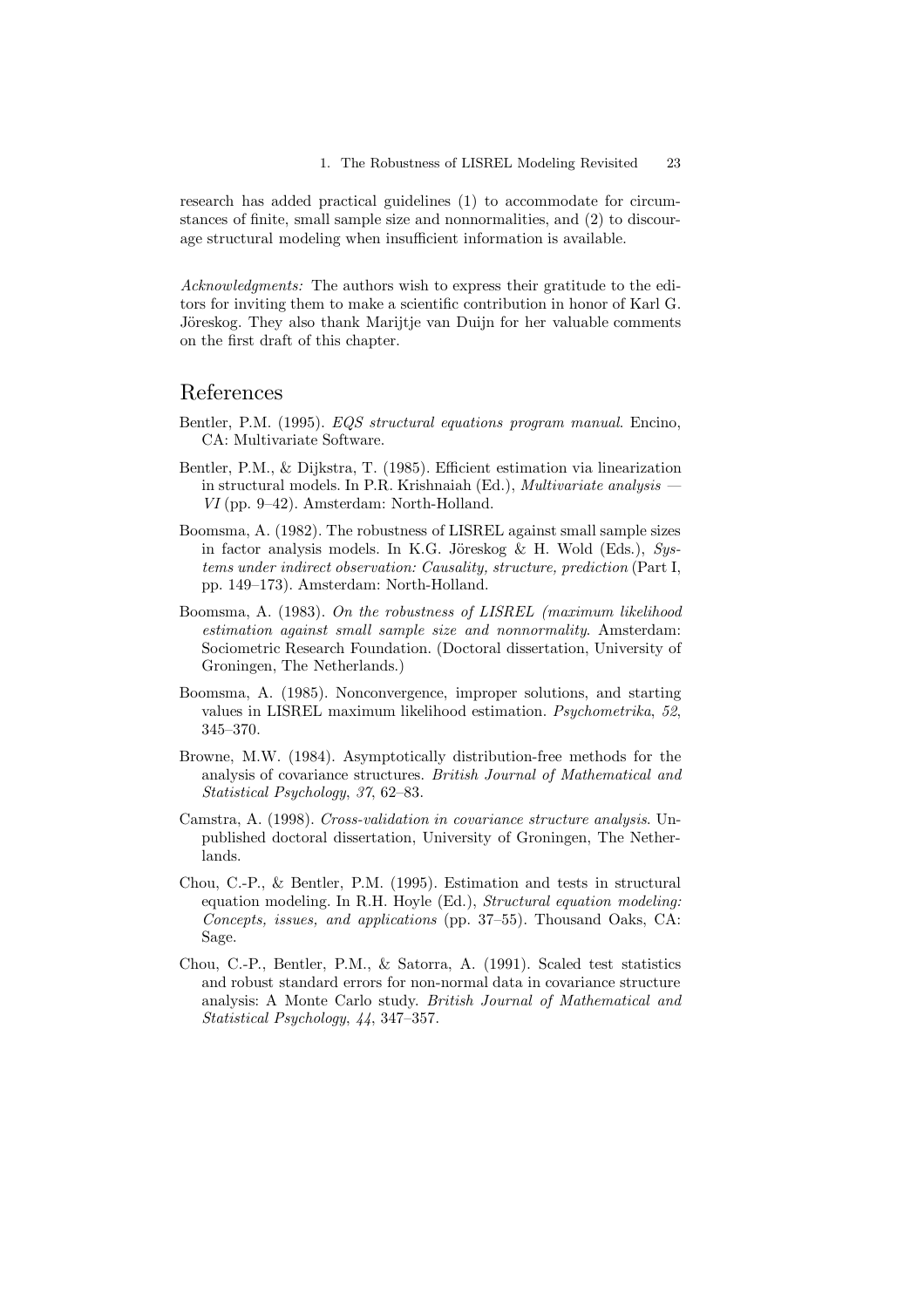- Curran, P.J., West, S.G., & Finch, J.F. (1996). The robustness of test statistics to nonnormality and specification error in confirmatory factor analysis. *Psychological Methods*, *1*, 16–29.
- Hendriks, P. (1999). *Confirmatory factor analysis methods compared: The multiple group method and maximum likelihood confirmatory factor analysis*. Unpublished manuscript, Department of Psychology, University of Groningen, The Netherlands.
- Hoogland, J.J. (1998). Robustness of estimators in covariance structure analysis: A Monte Carlo study with a large model. In J.J. Hox & E.D. de Leeuw (Eds.), *Assumptions, robustness, and estimation methods in multivariate modeling* (pp. 67–86). Amsterdam: TT-Publikaties.
- Hoogland, J.J. (1999). *The robustness of estimation methods for covariance structure analysis*. Unpublished doctoral dissertation, University of Groningen, The Netherlands.
- Hoogland, J.J., & Boomsma, A. (1998). Robustness studies in covariance structure modeling: An overview and a meta-analysis. *Sociological Methods & Research*, *26*, 329–367.
- Hu, L., Bentler, P.M., & Kano, Y. (1992). Can test statistics in covariance structure analysis be trusted? *Psychological Bulletin*, *112*, 351–362.
- Jöreskog, K.G., Sörbom, D., Du Toit, S., & Du Toit, M. (1999). *LISREL 8: New statistical features*. Chicago, IL: Scientific Software International.
- Kendall, M.G., & Stuart, A. (1958). *The advanced theory of statistics: Vol. 1. Distribution theory*. London: Griffin.
- Luijben, T.C.W. (1989). *Statistical guidance for model modification in covariance structure analysis*. Amsterdam: Sociometric Research Foundation. (Doctoral dissertation, University of Groningen, The Netherlands.)
- Marsh, H.W., Hau, K.-T., Balla, J.R., & Grayson, D. (1998). Is more ever too much? The number of indicators per factor in confirmatory factor analysis. *Multivariate Behavioral Research*, *33*, 181–220.
- Marsh, H.W., & Hau, K.-T. (1999). Confirmatory factor analysis: Strategies for small sample sizes. In R.H. Hoyle (Ed.), *Statistical strategies for small sample size* (pp. 251–306). Thousand Oaks, CA: Sage.
- Muthén, B.O.,  $\&$  Kaplan, D. (1985). A comparison of some methodologies for the factor analysis of non-normal Likert variables. *British Journal of Mathematical and Statistical Psychology*, *38*, 171–189.
- Muthén, B.O., & Kaplan, D. (1992). A comparison of some methodologies for the factor analysis of non-normal Likert variables: A note on the size of the model. *British Journal of Mathematical and Statistical Psychology*, *45*, 19–30.